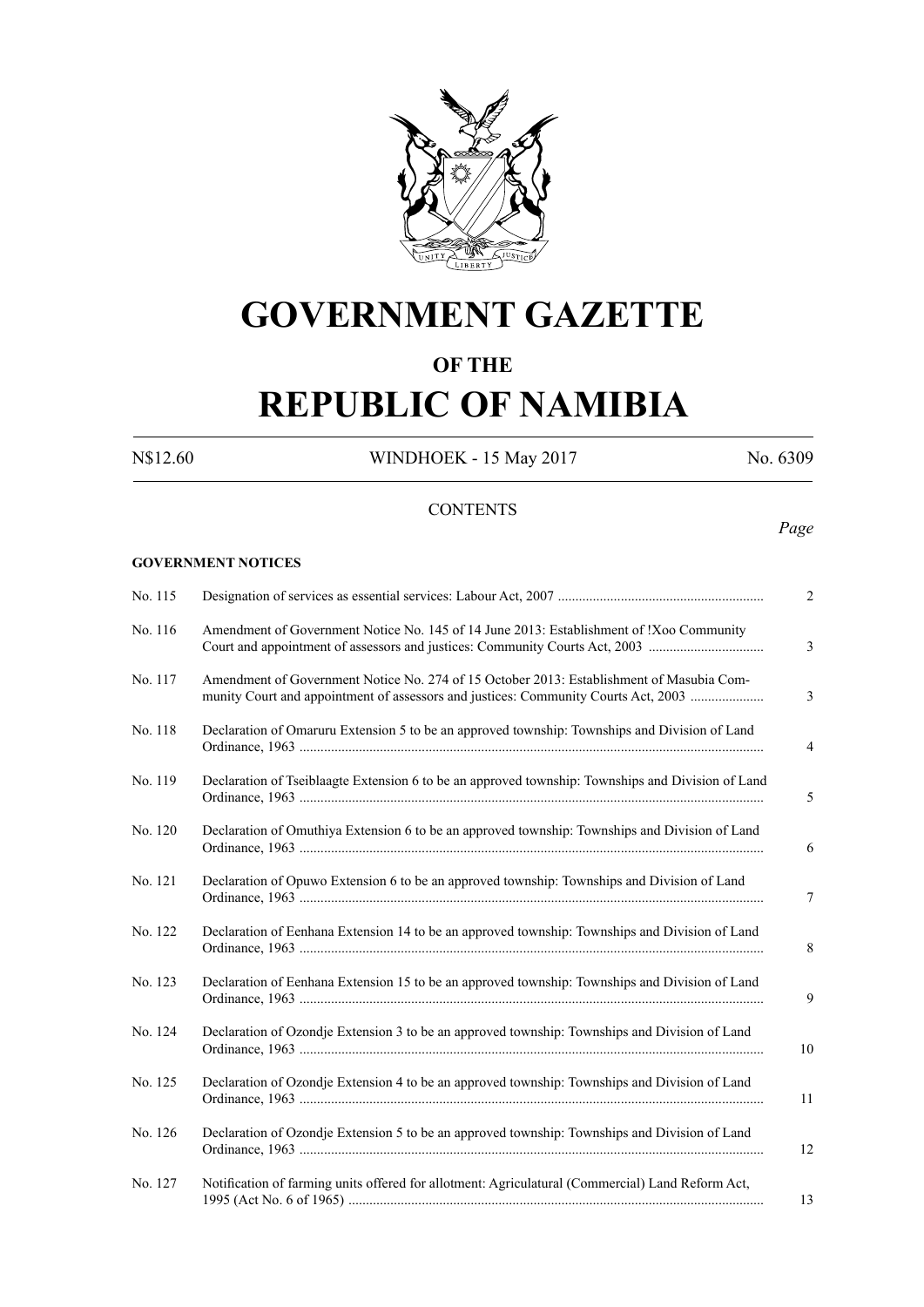| <b>GENERAL NOTICES</b> |  |
|------------------------|--|

| No. 128 | Namibian Veterinary Council: Nomination of candidates for the election of members of the                           | 18 |
|---------|--------------------------------------------------------------------------------------------------------------------|----|
| No. 129 |                                                                                                                    | 18 |
| No. 130 |                                                                                                                    | 19 |
| No. 131 |                                                                                                                    | 19 |
| No. 132 |                                                                                                                    | 19 |
| No. 133 |                                                                                                                    | 20 |
| No. 134 | Permanent closure of Portion A of Erf 1748, Outapi Extension 5 (measuring $\pm 461$ m <sup>2</sup> in extent) as a | 20 |
| No. 135 | Permanent closure of Portion A of the remainder of Portion 22 of the farm Outapi Townlands No. 860                 | 21 |

# **Government Notices**

#### **MINISTRY OF LABOUR, INDUSTRIAL RELATIONS AND EMPLOYMENT CREATION**

#### No. 115 2017

DESIGNATION OF SERVICES AS ESSENTIAL SERVICES: LABOUR ACT, 2007

In terms of section 77(4) of the Labour Act, 2007 (Act No. 11 of 2007), I -

- (a) give notice that I have designated the services set out in the Schedule as essential services; and
- (b) repeal Government Notices No. 314 of 31 December 2012 and 94 of 15 July 2014.

### **e. nghimtina MINISTER OF LABOUR, INDUSTRIAL RELATIONS AND EMPLOYMENT CREATION** Windhoek, 20 April 2017

#### **SCHEDULE**

- 1. Ambulance services
- 2. Casualties services
- 3. Theatre services
- 4. Intensive care unit (ICU) services
- 5. Hospital wards services
- 6. Laboratory services
- 7. Pharmaceutical services
- 8. Dental services
- 9. Radiography services
- 10. Physiotherapy services
- 11. Mortuary services
- 12. Medical services including medical specialised services
- 13. Hospital kitchen services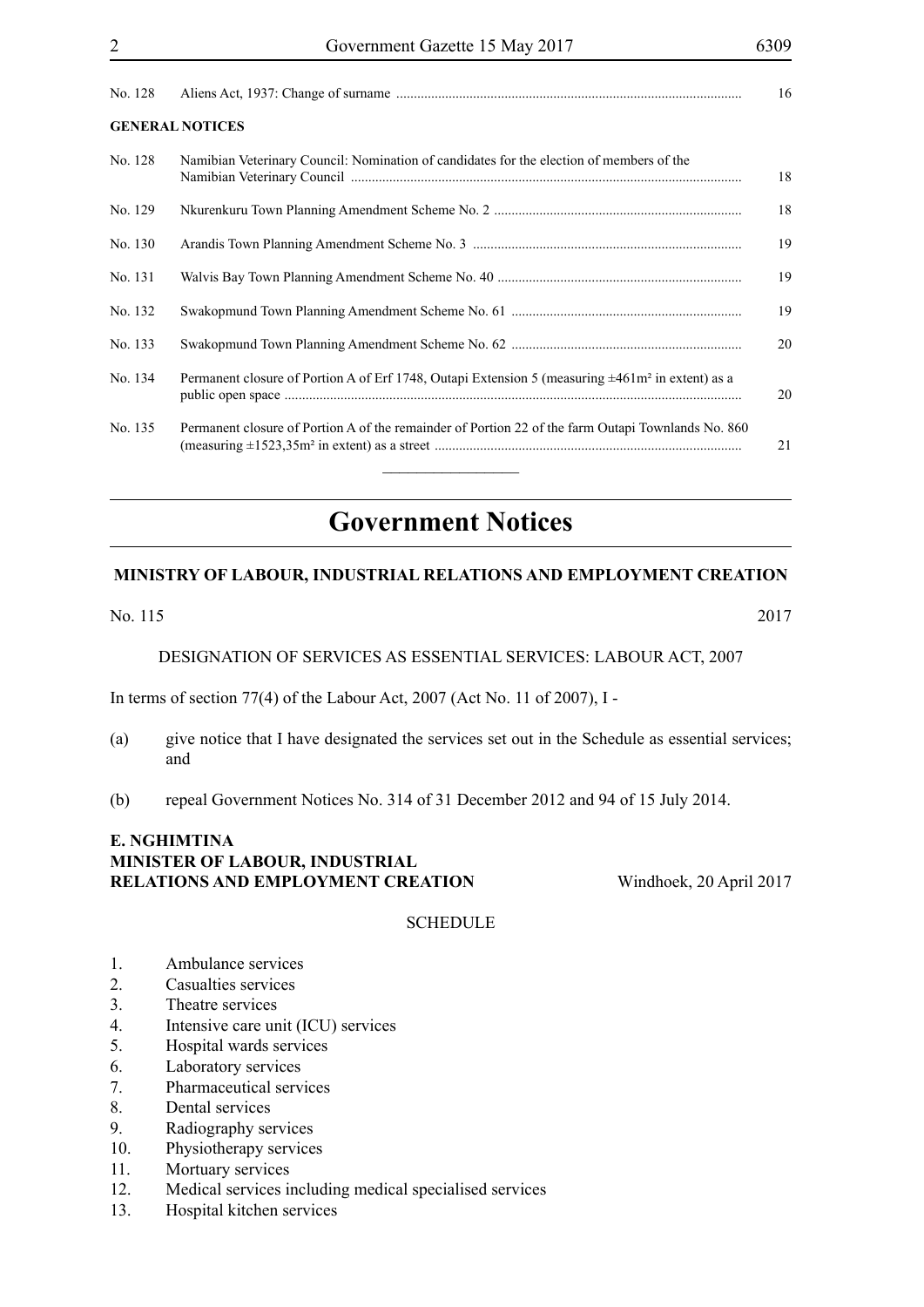- 14. Hospital laundry services
- 15. Emergency management services
- 16. Disaster management services
- 17. Portable water services
- 18. Waste water management services
- 19. Scientific services
- 20. Electricity distribution services
- 21. Electricity operation services
- 22. Electricity maintenance services
- 23. Electricity transmission services
- 24. Electricity network operation services
- 25. Electricity system operation services
- 26. Electricity system security and planning services
- 27. Electricity engineering services
- 28. Electricity energy trading services

#### **MINISTRY OF JUSTICE**

 $\frac{1}{2}$ 

No. 116 2017

#### AMENDMENT OF GOVERNMENT NOTICE NO. 145 OF 14 JUNE 2013: ESTABLISHMENT OF! X00 COMMUNITY COURT AND APPOINTMENT OF ASSESSORS AND JUSTICES: COMMUNITY COURTS ACT, 2003

In terms of section 8(1) of the Community Courts Act, 2003 (Act No. 10 of 2003), I amend Government Notice No. 145 of 14 June 2013 as set out in the Schedule.

#### **A. Kawana MINISTER OF JUSTICE** Windhoek, 6 April 2017

#### **SCHEDULE**

The Schedule to Government Notice No. 145 of 14 June 2013 is amended by -

(a) the deletion of the following name from Part III of the Schedule: "Sophia Jacobs"; and

(b) the addition of the following name to Part III of the Schedule: Hendrik Martins."

#### **MINISTRY OF JUSTICE**

 $\frac{1}{2}$ 

No. 117 2017

AMENDMENT OF GOVERNMENT NOTICE NO. 274 OF 15 OCTOBER 2013: RECOGNITION OF MASUBIA CUSTOMARY COURT AS A COMMUNITY COURT AND APPOINTMENT OF ASSESSORS AND JUSTICES: COMMUNITY COURTS ACT, 2003

In terms of section 7(3) read with section 8(1) of the Community Courts Act, 2003 (Act No. 10 of 2003), I amend Government Notice No. 274 of 15 October 2013, as set out in the Schedule.

**A. KAWANA MINISTER OF JUSTICE** Windhoek, 6 April 2017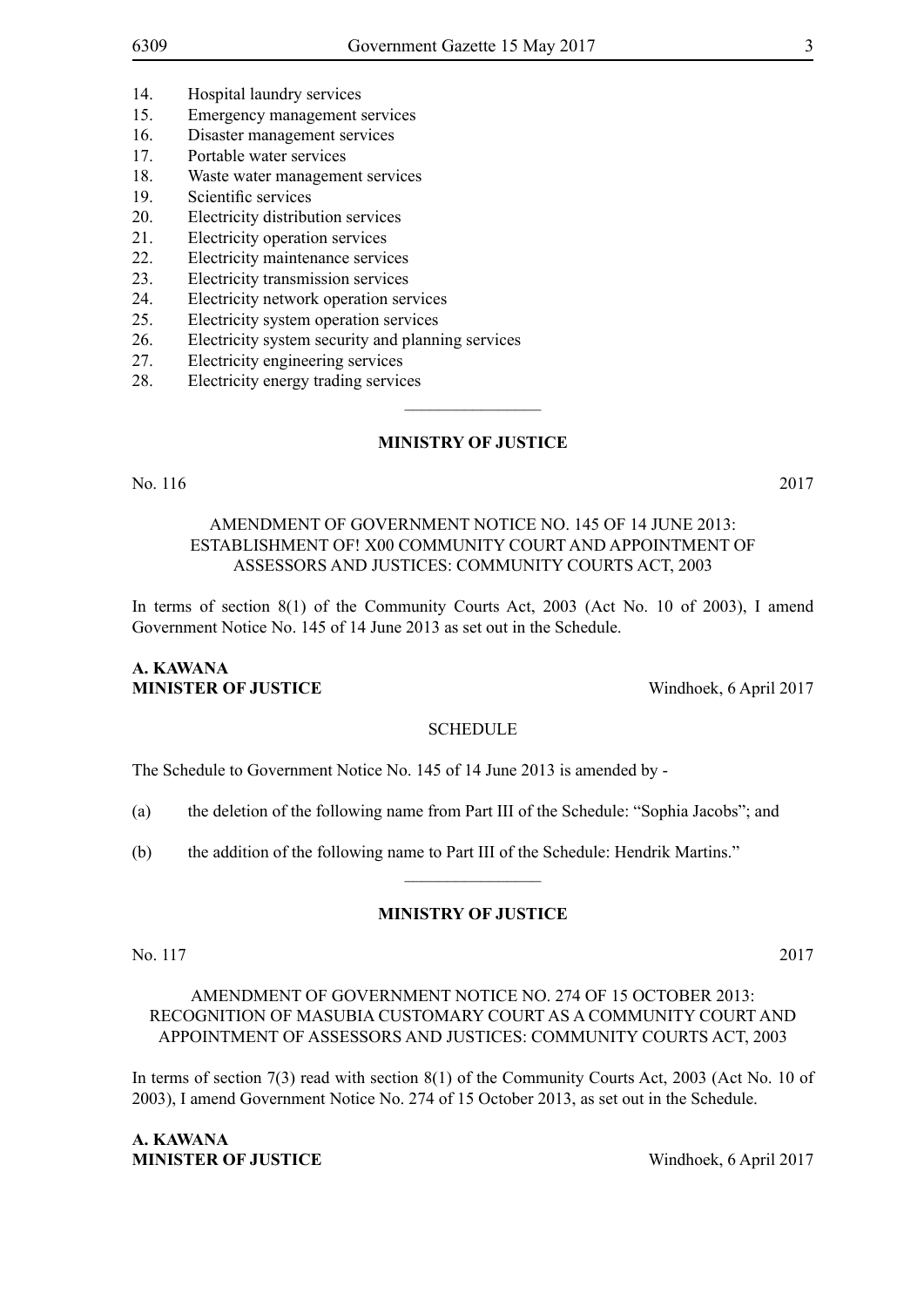#### **SCHEDULE**

The Schedule to Government Notice No. 274 of 15 October 2013 is amended by ó

- (a) the deletion of the name Albert Matengu Mahutu from Part III of the Schedule; and
- (b) the addition of the name Flex Matengu Malumo to Part III of the Schedule.

#### **MINISTRY OF URBAN AND RURAL DEVELOPMENT**

 $\overline{\phantom{a}}$  , where  $\overline{\phantom{a}}$ 

#### No. 118 2017

#### DECLARATION OF OMARURU EXTENSION 5 TO BE AN APPROVED TOWNSHIP: TOWNSHIPS AND DIVISION OF LAND ORDINANCE, 1963

In terms of section 13 of the Townships and Division of Land Ordinance, 1963 (Ordinance No. 11 of 1963), I -

- (a) declare the area situated on Portion 17 of farm Omaruru No. 859 in the Registration Division "C" in the Erongo Region, as indicated on the General Plan No. C 73, to be an approved township; and
- (b) set forth in the Schedule the conditions subject to which the application for permission to establish the township concerned has been granted.

#### **S. Shaningwa Minister of Urban and Rural Development** Windhoek, 19 April 2017

**SCHEDULE** 

#### **1. Name of township:**

The township shall be called Omaruru Extension 5.

#### **2. Composition of township:**

The township comprises of 370 erven numbered 680 to 1048 and the remainder streets as indicated on General Plan C 73.

#### **3. Reservation of erven:**

The following erven are reserved for the local authority for -

- (a) public open space purposes, Erven 1037 and 1046;
- (b) street purposes, Erven 1047 to 1048.

#### **4. Conditions of title:**

The following conditions are registered in favour of the local authority against the title deeds of all erven except the erven referred to in paragraph 3:

(a) the erf must be used or occupied for purposes which are in accordance with, and the use of the occupation of the erf must at all times be subject to, the provisions of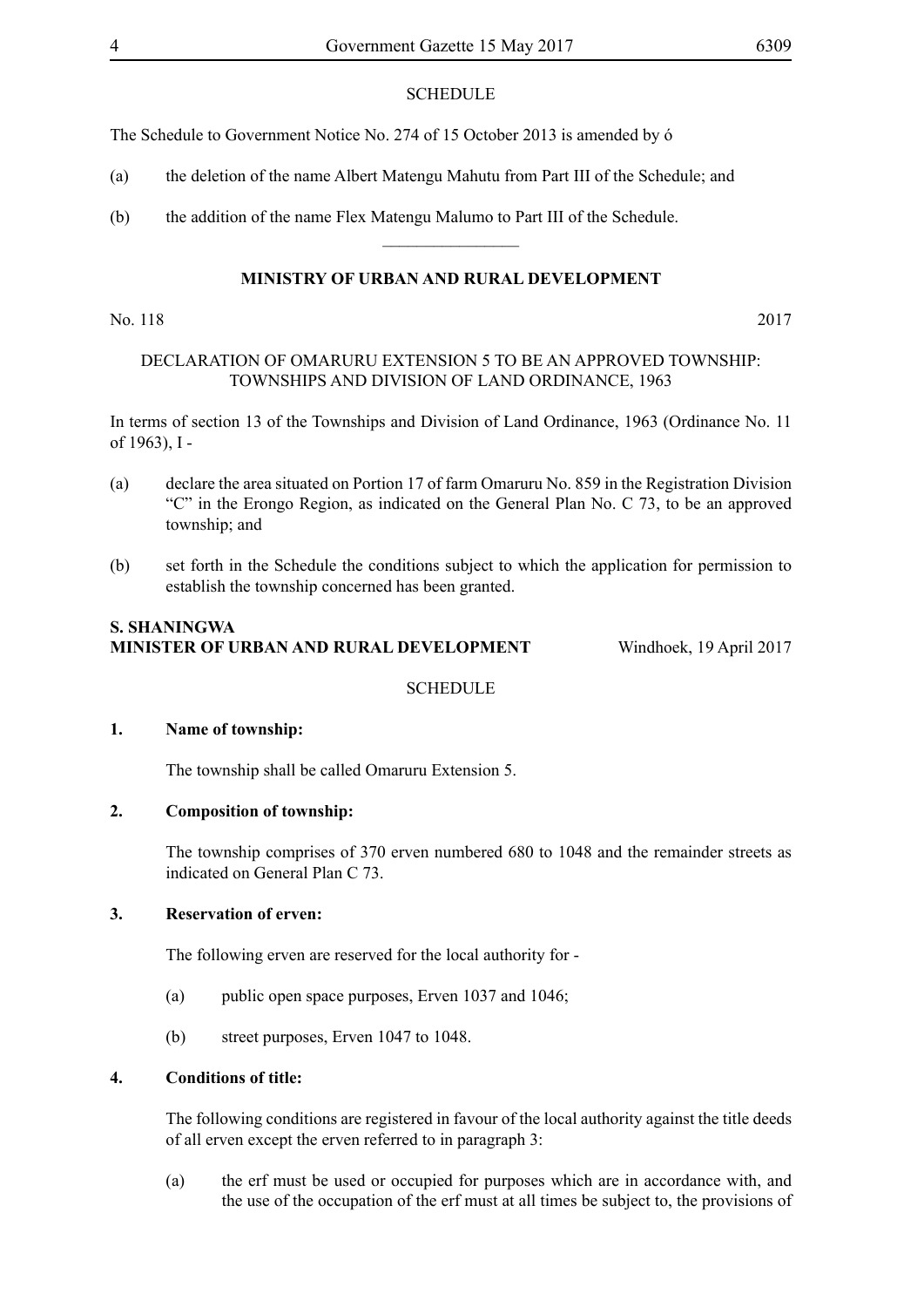the Omaruru Town Planning Scheme prepared and approved in terms of the Town Planning Ordinance, 1954 (Ordinance No. 18 of 1954); and

(b) the building value of the main building, including the outbuilding to be erected on the erf, must be at least four times the prevailing valuation of the erf.

#### **MINISTRY OF URBAN AND RURAL DEVELOPMENT**

 $\frac{1}{2}$ 

#### No. 119 2017

#### DECLARATION OF TSEIBLAAGTE EXTENSION 6 TO BE AN APPROVED TOWNSHIP: TOWNSHIPS AND DIVISION OF LAND ORDINANCE, 1963

In terms of section 13 of the Townships and Division of Land Ordinance, 1963 (Ordinance No. 11 of 1963), I -

- (a) declare the area situated on Portion 92 of farm Keetmanshoop No. 150 in the Registration Division "T" in the Karas Region, as indicated on the General Plan No. T 112, to be an approved township; and
- (b) set forth in the Schedule the conditions subject to which the application for permission to establish the township concerned has been granted.

#### **S. Shaningwa Minister of Urban and Rural Development** Windhoek, 19 April 2017

#### **SCHEDULE**

#### **1. Name of township:**

The township shall be called Tseiblaagte Extension 6.

#### **2. Composition of township:**

The township comprises 306 erven numbered 2674 to 2979 and the remainder streets as indicated on General Plan T 112.

#### **3. Reservation of erven:**

Erven 2976 to 2979 are reserved for the local authority for public open space.

#### **4. Conditions of title:**

The following conditions are registered in favour of the local authority against the title deeds of all erven except the erven referred to in paragraph 3:

- (a) the erf must be used or occupied for purposes which are in accordance with, and the use of the occupation of the erf must at all times be subject to, the provisions of the Keetmanshoop Town Planning Scheme prepared and approved in terms of the Town Planning Ordinance, 1954 (Ordinance No. 18 of 1954); and
- (b) the building value of the main building, including the outbuilding to be erected on the erf, must be at least four times the prevailing valuation of the erf.

 $\overline{\phantom{a}}$  , where  $\overline{\phantom{a}}$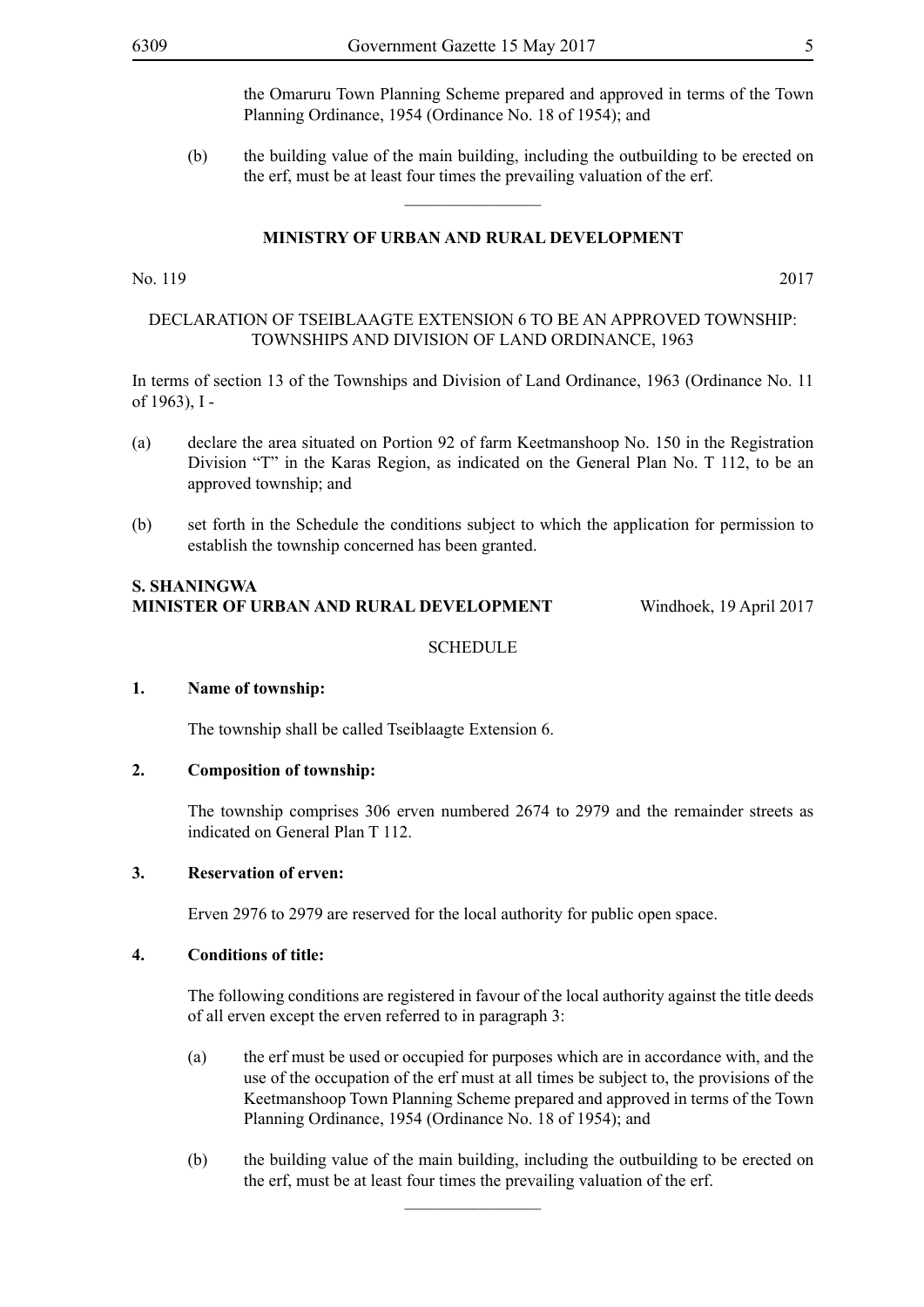No. 120 2017

#### DECLARATION OF OMUTHIYA EXTENSION 6 TO BE AN APPROVED TOWNSHIP: TOWNSHIPS AND DIVISION OF LAND ORDINANCE, 1963

In terms of Section 13 of the Townships and Division of Land Ordinance, 1963 (Ordinance No. 11 of 1963), I -

- (a) declare the area situated on Erf 1332, Omuthiya, Registration Division "A" in the Oshikoto region, as represented by the General Plan No. A 366 (S.G No. A303/2016), to be an approved township; and
- (b) set out in the Schedule the conditions subject to which the application for permission to establish the township concerned has been granted.

#### **S. Shaningwa Minister of Urban and Rural Development** Windhoek, 19 April 2017

#### **SCHEDULE**

#### **1. Name of township:**

The township shall be called Omuthiya Extension 6.

#### **2. Composition of township:**

The township comprises 308 erven numbered 1333 to 1640 and the remainder streets as indicated on General Plan A 366.

#### **3. Reservation of erven:**

Erven 1618 and 1619 are reserved for the State for General administrative purposes

Erven 1628 to 1640 are reserved for the Local Authority for Public Open Space purposes

#### **4. Conditions of title:**

The following conditions shall be registered in favour of the Local Authority against the title deeds of all erven except the erven referred to in paragraph 3 -

- (a) The erf must only be used or occupied for purposes which are in accordance with, and the use or occupation of the erf must at all times be subject to, the provisions of the Omuthiya Town Planning Scheme prepared and approved in terms of the Town Planning Ordinance, 1954 (Ordinance 18 of 1954).
- (b) The building value of the erf including the outbuilding to be erected on the erf must be four times the prevailing valuation of the erf.

 $\frac{1}{2}$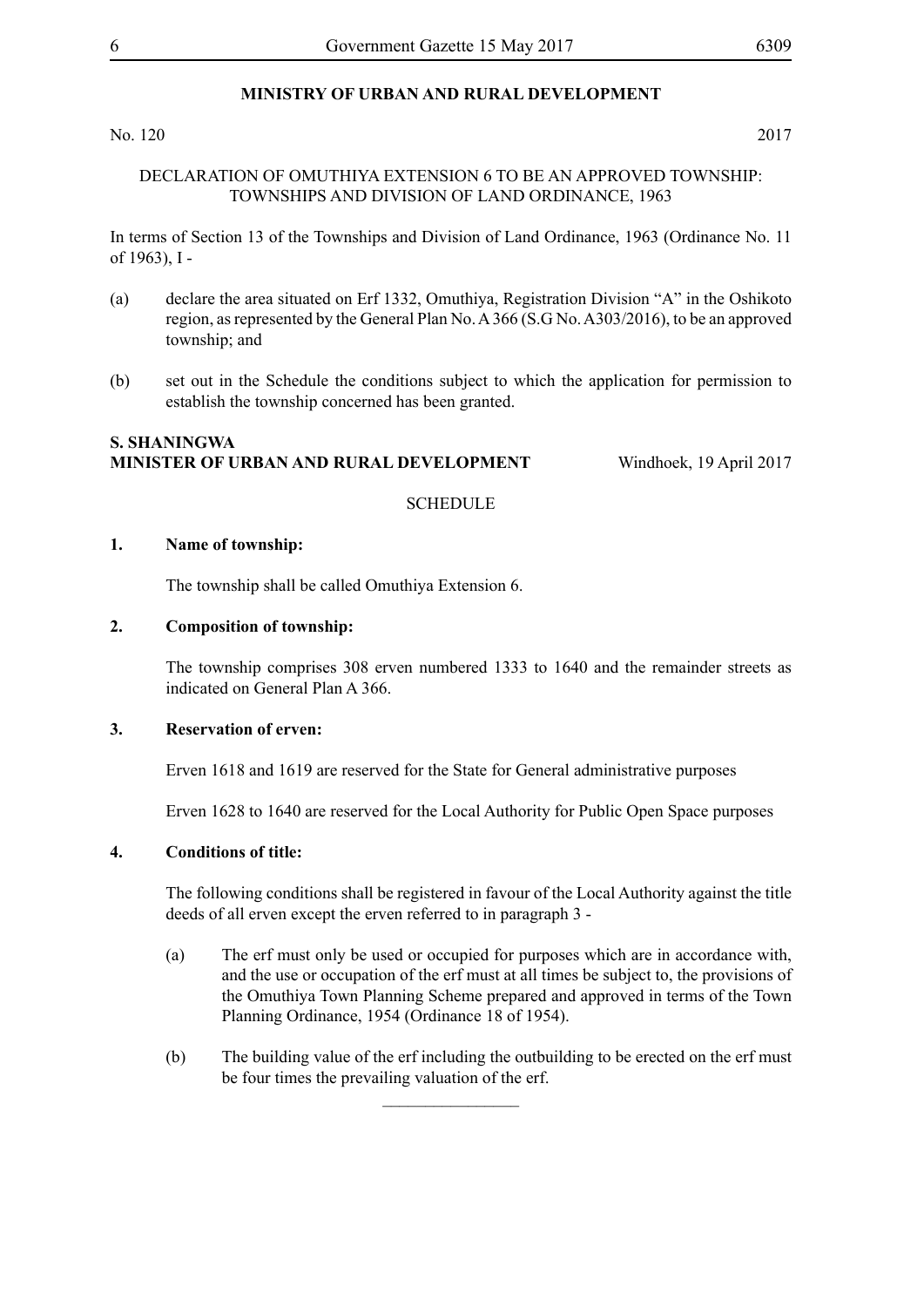#### No. 121 2017

#### DECLARATION OF OPUWO EXTENSION 6 TO BE AN APPROVED TOWNSHIP: TOWNSHIPS AND DIVISION OF LAND ORDINANCE, 1963

In terms of section 13 of the Townships and Division of Land Ordinance, 1963 (Ordinance No. 11 of 1963), I -

- (a) declare the area, situated on Portion 18 of the Farm Opuwo Townlands No. 876, Registration Division "A" in the Kunene Region, as indicated on the General Plan No. A208, to be an approved township; and
- (b) set forth in the Schedule the conditions subject to which the application for permission to establish the township concerned has been granted.

#### **S. Shaningwa Minister of Urban and Rural Development** Windhoek, 19 April 2017

#### **SCHEDULE**

#### **1. Name of township:**

The township shall be called Opuwo Extension 6.

#### **2. Composition of township:**

The township comprises 51 erven numbered 1204 to 1254 and the remainder streets as indicated on General Plan A208.

#### **3. Conditions of title:**

The following conditions are registered in favour of the local authority against the title deeds of all erven:

- (a) There must be no obstruction or deviation of the natural course of storm water over an erf without the written approval of the local authority.
- (b) Erven are subject to the reservation for the local authority of the right of access and use without compensation of the area three meters parallel with the boundaries of an erf, for the purpose of construction and maintenance of municipal services in respect of water, sewerage, drainage, electricity and gas, including the right to temporarily place on an erf material excavated during operations on the erf or adjacent erf.
- (c) If an erf has more than one street frontage, access to the erf must be obtained from the street as determined by the local authority.
- (d) No offensive trade whatsoever may be established or conducted on the erf.

For the purpose of this paragraph, "offensive trade" means any of the businesses, trades, works or institutions mentioned in regulation 1(a) of the regulations promulgated under Government Notice 141 of 1926.

(e) The erf must only be used or occupied for residential purposes.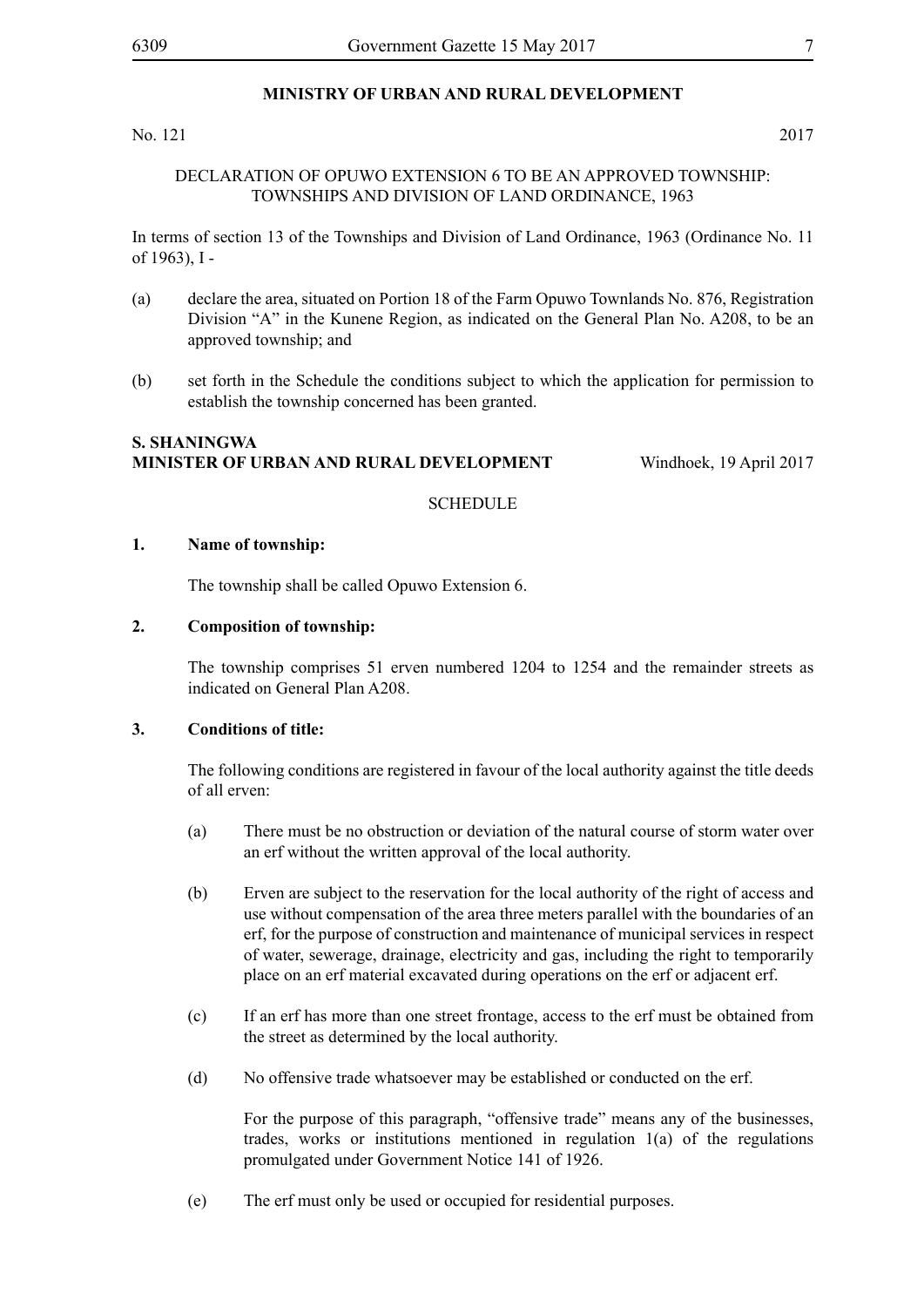(f) The building value of the main building, including the outbuildings to be erected on the erf, must be at least two times the prevailing valuation of the erf by the local authority.

#### **MINISTRY OF URBAN AND RURAL DEVELOPMENT**

 $\overline{\phantom{a}}$  , where  $\overline{\phantom{a}}$ 

#### No. 122 2017

DECLARATION OF EENHANA EXTENSION 14 TO BE AN APPROVED TOWNSHIP: TOWNSHIPS AND DIVISION OF LAND ORDINANCE, 1963

In terms of section 13 of the Townships and Division of Land Ordinance, 1963 (Ordinance No. 11 of 1963), I -

- (a) declare the area, situated on the Remainder of Portion 11 of the Farm Eenhana Town and Townlands No. 859, Registration Division "A" in the Ohangwena Region, as indicated on the General Plan No. A398, to be an approved township; and
- (b) set forth in the Schedule the conditions subject to which the application for permission to establish the township concerned has been granted.

#### **S. Shaningwa Minister of Urban and Rural Development** Windhoek, 19 April 2017

#### **SCHEDULE**

#### **1. Name of township:**

The township shall be called Eenhana Extension 14.

#### **2. Composition of township:**

The township comprises 188 erven numbered 2709 to 2893 and the remainder streets as indicated on General Plan A398.

#### **3. Reservation of erven:**

The following erven are reserved for the local authority:

- (a) erven 2887 to 2893 are reserved for public open spaces; and
- (b) erven 2884 and 2886 are reserved for local authority purposes.

#### **4. Conditions of title:**

The following conditions are registered in favour of the local authority against the title deeds of all erven, except the erven referred to in paragraphs 3:

(a) The erf must only be used or occupied for purposes which are in accordance with, and the use or occupation of the erf must at all times be subject to, the provisions of the Eenhana Town Planning Scheme prepared and approved in terms of the Town Planning Ordinance, 1954 (Ordinance No. 18 of 1954).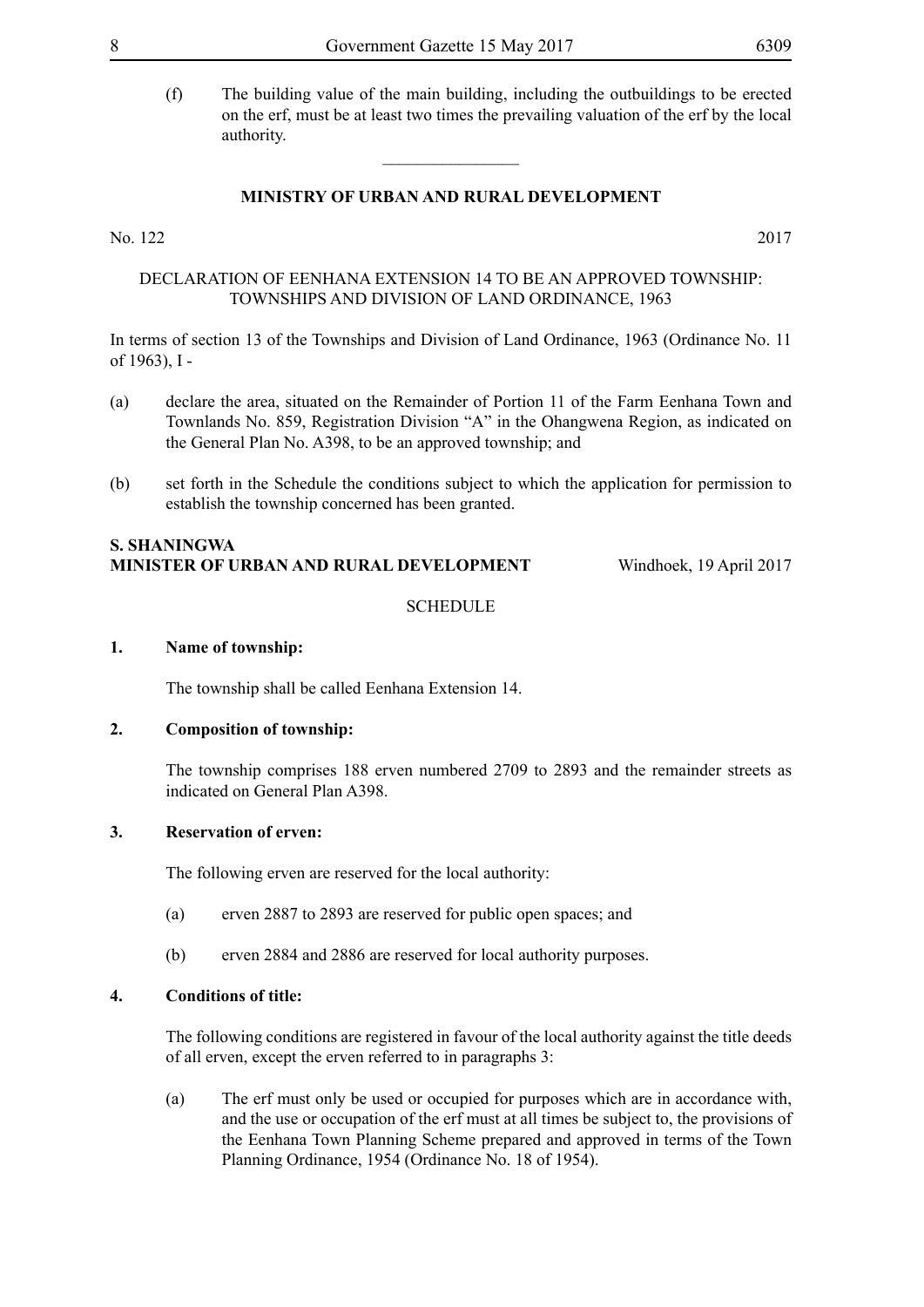(b) The building value of the main building, including the outbuildings to be erected on the erf, must be at least four times the prevailing valuation of the erf.

#### **MINISTRY OF URBAN AND RURAL DEVELOPMENT**

 $\overline{\phantom{a}}$  , where  $\overline{\phantom{a}}$ 

No. 123 2017

#### DECLARATION OF EENHANA EXTENSION 15 TO BE AN APPROVED TOWNSHIP: TOWNSHIPS AND DIVISION OF LAND ORDINANCE, 1963

In terms of section 13 of the Townships and Division of Land Ordinance, 1963 (Ordinance No. 11 of 1963), I -

- (a) declare the area, situated on Portion 34 (a portion of Portion 11) of the Farm Eenhana Town and Townlands No. 859, Registration Division "A" in the Ohangwena Region, as indicated on the General Plan No. A399, to be an approved township; and
- (b) set forth in the Schedule the conditions subject to which the application for permission to establish the township concerned has been granted.

#### **S. Shaningwa Minister of Urban and Rural Development** Windhoek, 19 April 2017

#### **SCHEDULE**

#### **1. Name of township:**

The township shall be called Eenhana Extension 15.

#### **2. Composition of township:**

The township comprises 317 erven numbered 2894 to 3210 and the remainder streets as indicated on General Plan A399.

#### **3. Reservation of erven:**

Erven 3202 to 3210 are reserved for the local authority for the purposes of public open spaces.

#### **4. Conditions of title:**

The following conditions are registered in favour of the local authority against the title deeds of all erven, except the erven referred to in paragraphs 3:

- (a) The erf must only be used or occupied for purposes which are in accordance with, and the use or occupation of the erf must at all times be subject to, the provisions of the Eenhana Town Planning Scheme prepared and approved in terms of the Town Planning Ordinance, 1954 (Ordinance No. 18 of 1954).
- (b) The building value of the main building, including the outbuildings to be erected on the erf, must be at least four times the prevailing valuation of the erf.

 $\frac{1}{2}$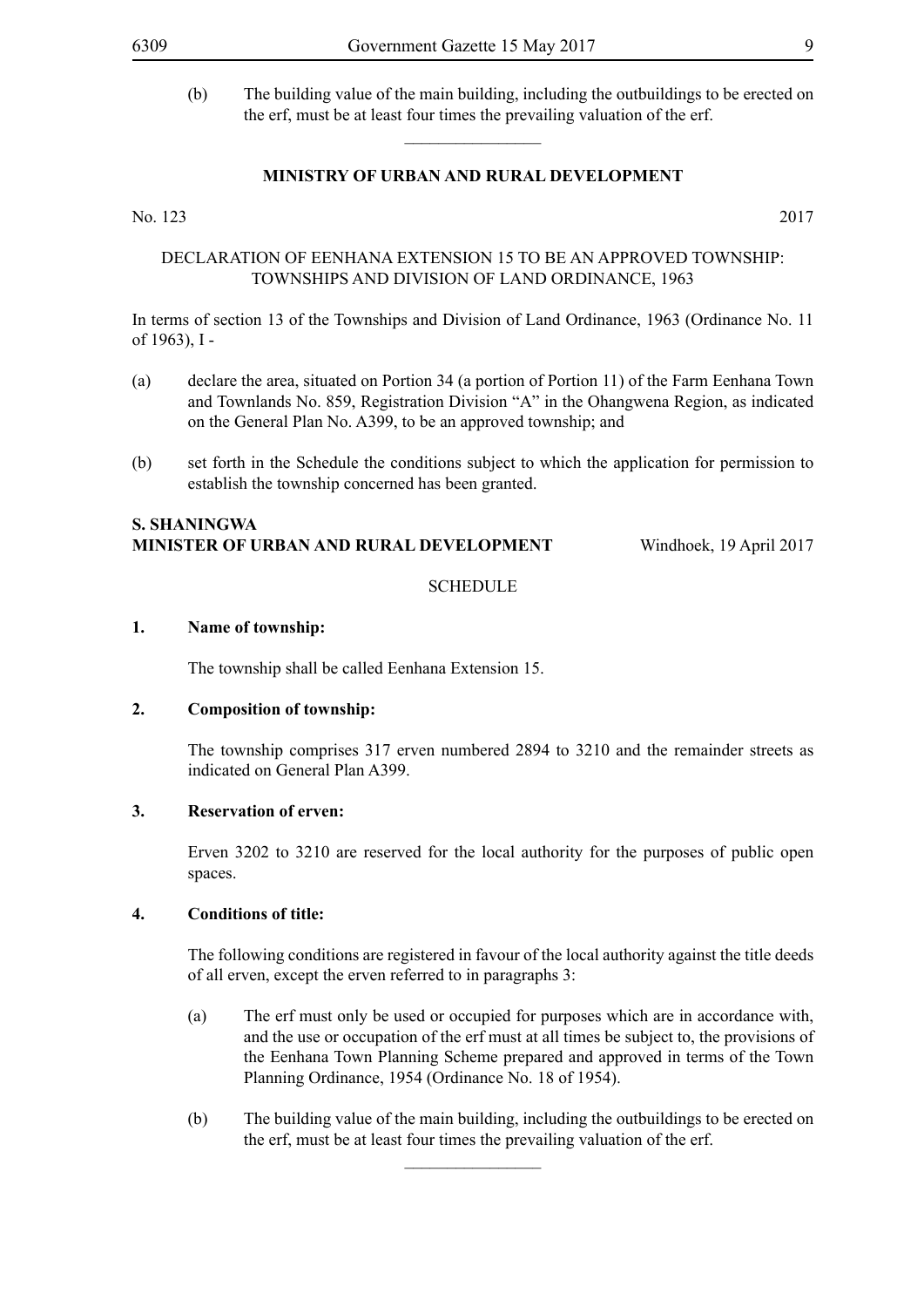#### No. 124 2017

#### DECLARATION OF OZONDJE EXTENSION 3 TO BE AN APPROVED TOWNSHIP: TOWNSHIPS AND DIVISION OF LAND ORDINANCE, 1963

In terms of section 13 of the Townships and Division of Land Ordinance, 1963 (Ordinance No. 11 of 1963), I -

- (a) declare the area situated on Portion 168 a portion of Portion B, of the Farm Omaruru Townlands No.85, Registration Division "C" as indicated on General Plan No. C 70 to be an approved township; and
- (b) set forth in the Schedule the conditions, subject to which the application for permission to establish the township concerned has been granted.

#### **S. Shaningwa Minister of Urban and Rural Development** Windhoek, 19 April 2017

#### **SCHEDULE**

#### **1. Name of township:**

The township shall be called Ozondje Extension 3.

#### **2. Composition of township:**

The township comprises 260 erven numbered 1163 to 1422 and the remainder streets as indicated on General Plan No. C 70.

#### **3. Reservation of erven:**

Erven 1420 to 1422 are reserved for the local authority for public open space purposes.

#### **4. Conditions of title:**

The following conditions must be registered in favour of the local authority against the title deeds of all erven except the erven referred to in paragraph 3 -

- (a) the erf must only be used or occupied for purposes which are in accordance with, and the use or occupation of the erf must at all times be subject to, the provisions of the Omaruru Town Planning Scheme prepared and approved in terms of the Town Planning Ordinance, 1954 (Ordinance No.18 of 1954).
- (b) the building value of the erf, including the outbuilding to be erected on the erf must be two times the prevailing valuation of the erf.

 $\overline{\phantom{a}}$  , where  $\overline{\phantom{a}}$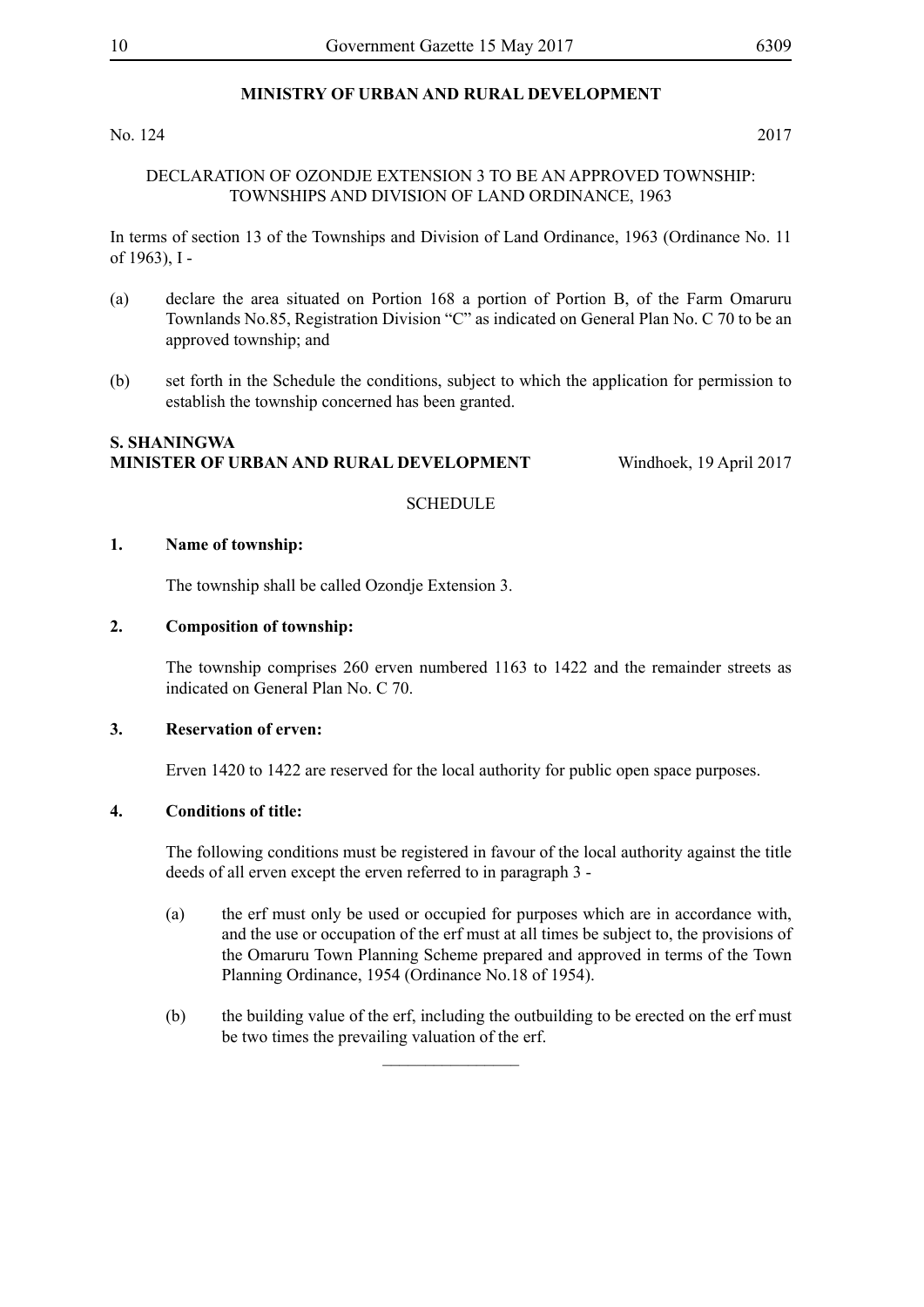#### No. 125 2017

#### DECLARATION OF OZONDJE EXTENSION 4 TO BE AN APPROVED TOWNSHIP: TOWNSHIPS AND DIVISION OF LAND ORDINANCE, 1963

In terms of section 13 of the Townships and Division of Land Ordinance, 1963 (Ordinance No. 11 of 1963), I -

- (a) declare the area situated on Portion 169 that a portion of Portion B, of the Farm Omaruru Townlands No.85, Registration Division "C" as indicated on General Plan No. C 71 to be an approved township; and
- (b) set forth in the Schedule the conditions, subject to which the application for permission to establish the township concerned has been granted.

#### **S. Shaningwa Minister of Urban and Rural Development** Windhoek, 19 April 2017

#### **SCHEDULE**

#### **1. Name of township:**

The township shall be called Ozondje Extension 4.

#### **2. Composition of township:**

The township comprises 326 erven numbered 1423 to 1748 and the remainder streets as indicated on General Plan No. C 71.

#### **3. Reservation of erven:**

The following erven are reserved for the local authority -

- (a) Erf 1511 for general administrative purposes; and
- (b) Erven 1747 and 1748 for public open space purposes.

#### **4. Conditions of title:**

The following conditions must be registered in favour of the local authority against the title deeds of all erven except the erven referred to in paragraph 3 -

- (a) the erf must only be used or occupied for purposes which are in accordance with, and the use or occupation of the erf must at all times be subject to, the provisions of the Omaruru Town Planning Scheme prepared and approved in terms of the Town Planning Ordinance, 1954 (Ordinance No. 18 of 1954).
- (b) the building value of the erf, including the outbuilding to be erected on the erf must be two times the prevailing valuation of the erf.

 $\frac{1}{2}$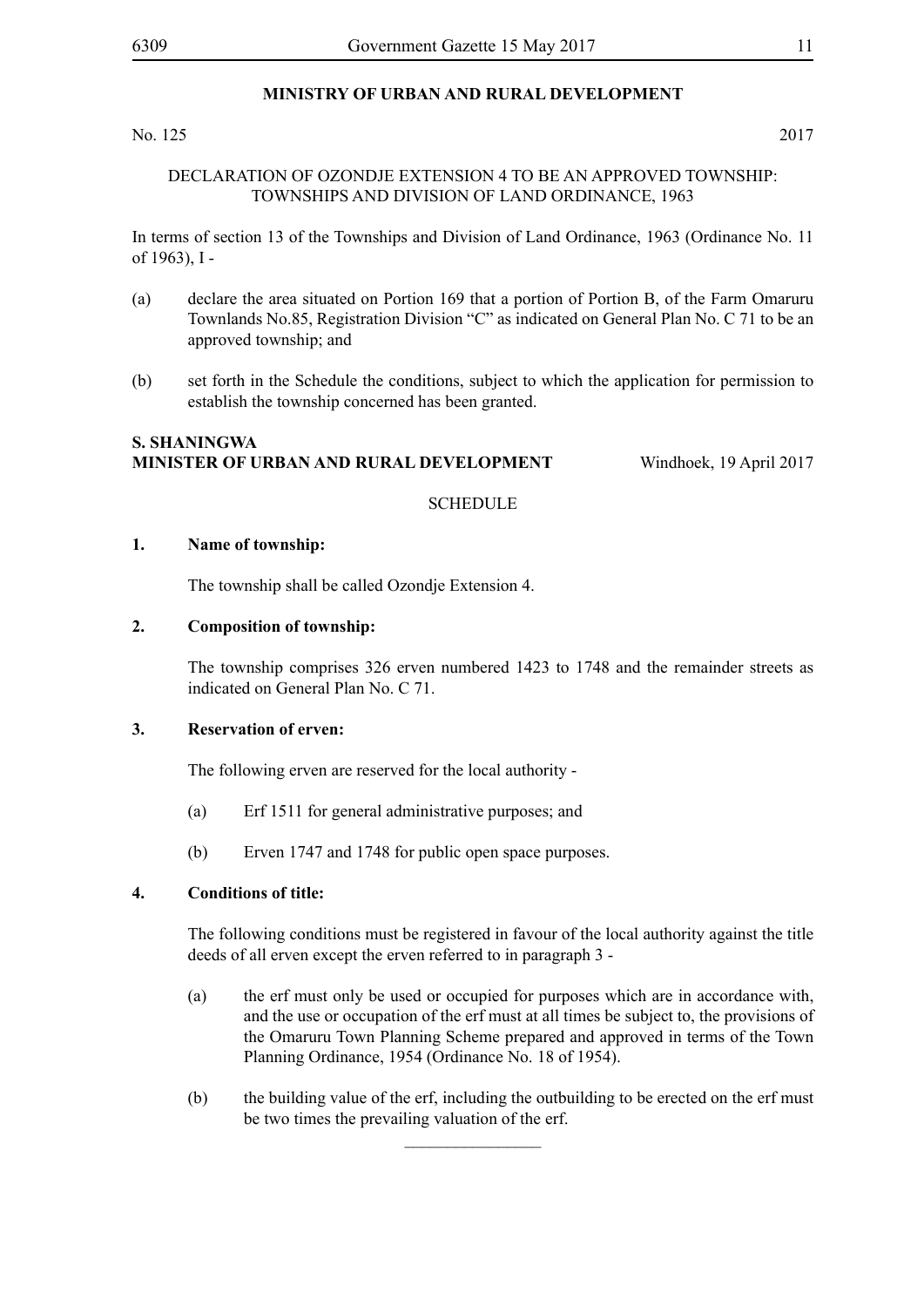#### No. 126 2017

#### DECLARATION OF OZONDJE EXTENSION 5 TO BE AN APPROVED TOWNSHIP: TOWNSHIPS AND DIVISION OF LAND ORDINANCE, 1963

In terms of section 13 of the Townships and Division of Land Ordinance, 1963 (Ordinance No. 11 of 1963), I -

- (a) declare the area situated on 170, a portion of Portion B, of the Farm Omaruru Townlands No. 85, Registration Division "C", indicated on General Plan No. C 72 to be an approved township; and
- (b) set forth in the Schedule the conditions, subject to which the application for permission to establish the township concerned has been granted.

#### **S. Shaningwa Minister of Urban and Rural Development** Windhoek, 19 April 2017

#### **SCHEDULE**

#### **1. Name of township:**

The township shall be called Ozondje Extension 5.

#### **2. Composition of township:**

The township comprises 272 erven numbered 1749 to 2020 and the remainder streets as indicated on General Plan No. C 72.

#### **3. Reservation of erven:**

- (a) Erf 1988 is rerserved for the State for educational purposes.
- (b) The following erven are reserved for the local authority
	- (i) Erf 2020 for public open space purposes; and
	- (ii) Erf 1989 for cemetery purposes.

#### **4. Conditions of title:**

The following conditions must be registered in favour of the local authority against the title deeds of all erven except the erf referred to in paragraph 3 -

- (a) The erf must only be used or occupied for purposes which are in accordance with, and the use or occupation of the erf must at all times be subject to, the provisions of the Omaruru Town Planning Scheme prepared and approved in terms of the Town Planning Ordinance, 1954 (Ordinance No.18 of 1954).
- (b) The building value of the erf, including the outbuilding to be erected on the erf must be two times the prevailing valuation of the erf.

 $\frac{1}{2}$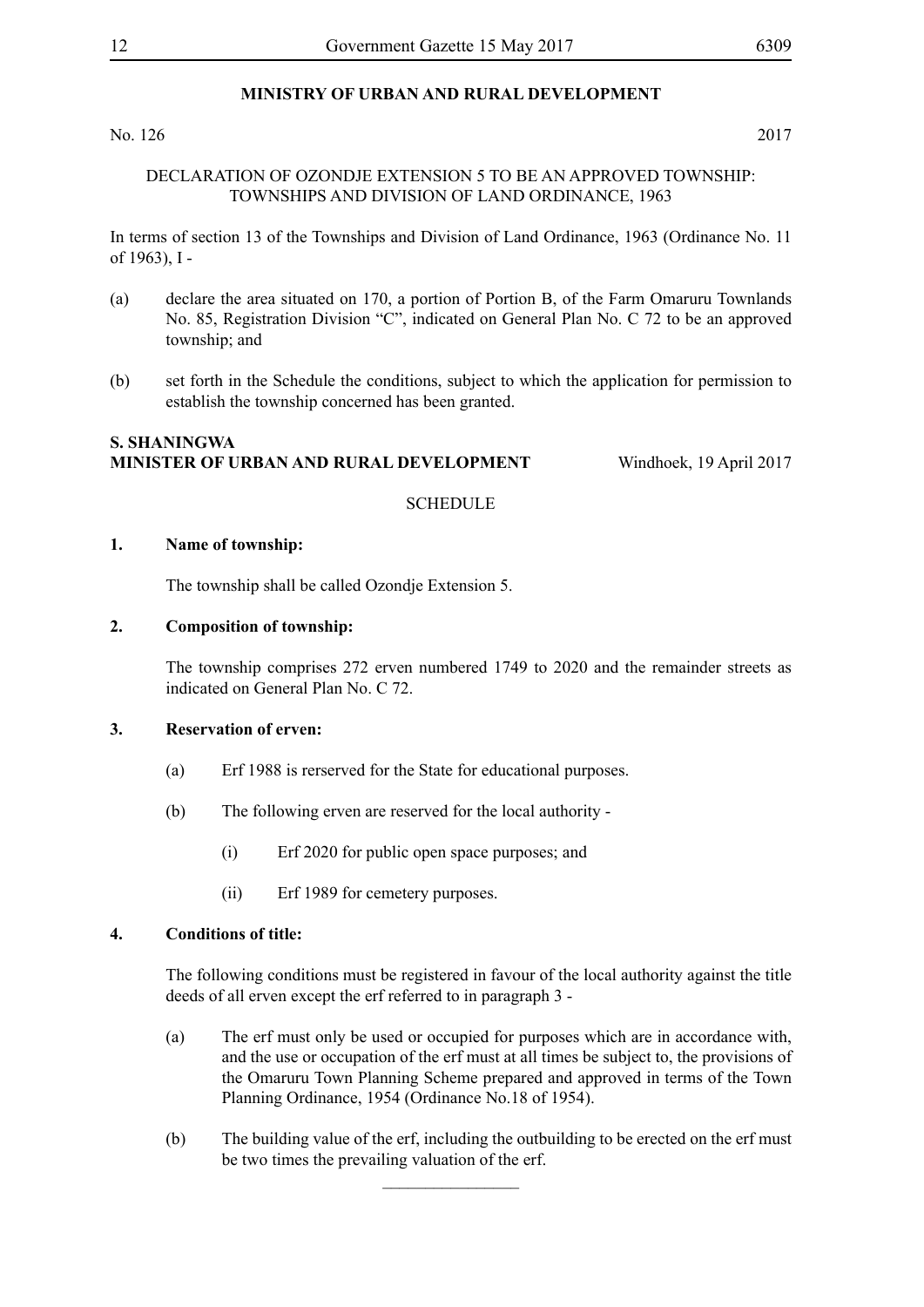#### **MINISTRY OF LAND REFORM**

No. 127 2017

#### NOTIFICATION OF FARMING UNITS OFFERED FOR ALLOTMENT: AGRICULTURAL (COMMERCIAL) LAND REFORM ACT, 1995 (ACT NO. 6 OF 1995)

In terms of Section 39 of the Agricultural (Commercial) Land Reform Act, 1995 (Act No. 6 of 1995),  $I -$ 

- (a) make known, in terms of subsection (3) of that section, that copies of the approved allotment plans in respect of the farming units referred to in the Schedule are available for public inspection at the places and during the periods mentioned in the Schedule; and
- (b) invite, in terms of subsection (4) of that section, applications for the allotment of the farming units offered for allotment, which applications must be made in the manner stated in the Schedule.

### **U. Nujoma MINISTER OF LAND REFORM** Windhoek, 23 March 2017

#### **SCHEDULE**

#### **1. Number, location and description of farming units offered for allotment**

| <b>Region</b> | <b>District</b>   | Reg.<br>Div.          | Farm Name &<br><b>Number</b>                      | <b>Number</b><br>of Farm-<br>ing Unit<br><b>Offered</b> for<br><b>Allotment</b> | Size of Farming Unit (Ha)                                                                                                               | <b>Land Use</b><br>of Farming<br>Unit  |
|---------------|-------------------|-----------------------|---------------------------------------------------|---------------------------------------------------------------------------------|-----------------------------------------------------------------------------------------------------------------------------------------|----------------------------------------|
| Erongo        | Karibib           | H                     | Portion<br>of<br>Kalten-<br>farm<br>hausen No. 89 | 2                                                                               | Unit A<br>Measuring 3001.0000 ha<br>(3 x Boreholes) functional<br><b>Unit B</b><br>Measuring 3202.2471 ha<br>(3 x Boreholes) functional | Large<br>and<br>Small stock<br>farming |
| /Kharas       | Keetmans-<br>hoop | $\lq\lq$ <sup>"</sup> | Portion<br>of<br>Kotzetal<br>farm<br>No. 291      | $\mathbf{1}$                                                                    | <b>Single Unit</b><br>Measuring 6852. 2936 ha<br>(8 x Boreholes)<br>Four (4) non-functional                                             | Large<br>and<br>Small stock<br>farming |
| Omaheke       | Gobabis           | $\lq\lq L$ "          | Remaining<br>Portion of farm<br>Verweg No.<br>431 | $\overline{2}$                                                                  | Unit A<br>Measuring 1419 ha<br>(1 x Borehole) functional<br><b>Unit B</b><br>Measuring 1581. 0122 ha<br>(1 x Borehole) functional       | Large<br>and<br>Small stock<br>farming |

#### **2. Public inspection of allotment plans**

The approved allotment plans, in respect of the farming unit offered for allotment, are available for public inspection during the office hours at the offices mentioned in paragraph 3(c) for a period of 30 days from the date of publication of this notice in the *Gazette.*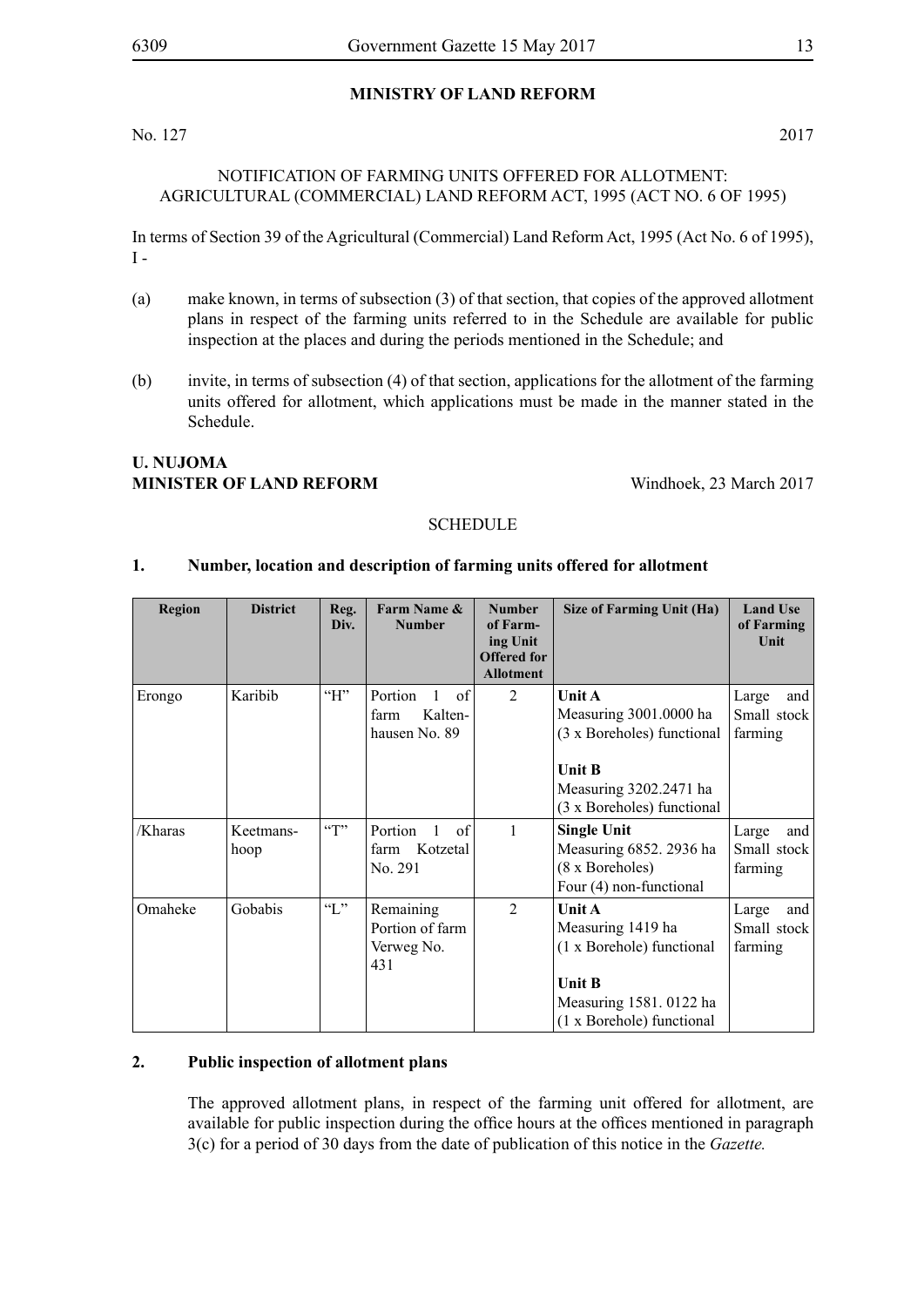#### **3. Application for allotment of farming unit**

An application for allotment of a farming unit must -

- (a) be made on the forms determined by the Minister, which form may be obtained from the offices mentioned in subparagraph (c);
- (b) where the unit to be allotted is to be used for project development, be accompanied  $bv -$ 
	- (i) a detailed project proposal;
	- (ii) proof of registration or provisional registration, where the applicant is company, a close corporation, a co-operative or any other entity required by law to be registered; and
- (c) within 30 days from the date of publication of this notice in the *Gazette*, be delivered or sent to any of the following offices:

#### **Physical Addresses: Postal addresses:**

Erongo Regional Council Erongo Region Government Building<br>
Tobias Hainyeko Street<br>
Swakopmund<br>
Swakopmund Tobias Hainyeko Street Swakopmund

The Regional Governor The Regional Governor Hardap Regional Council<br>Government Building<br>Private Bag 2017 Government Building Ernst Stumfe Street Mariental Mariental

The Regional Governor<br>
//Kharas Regional Council<br>
//Kharas Regional Council<br>
//Kharas Region //Kharas Regional Council //Kharas Region Education Building P.O. Box 38 Wheeler Street Keetmanshoop Keetmanshoop

The Regional Governor The Regional Governor Khomas Regional Council **Khomas Region** Pull Mann Street P. 0. Box 3379 Windhoek Windhoek

The Regional Governor<br>The Regional Governor Kavango East Regional Council Kavango East Region Government Building Private Bag 2082 Usivi Road Rundu Rundu

The Regional Governor The Regional Governor Kavango West Regional Council Kavango West Region Nkurenkuru P.O. Box 6274 Kavango West Nkurenkuru

The Regional Governor The Regional Governor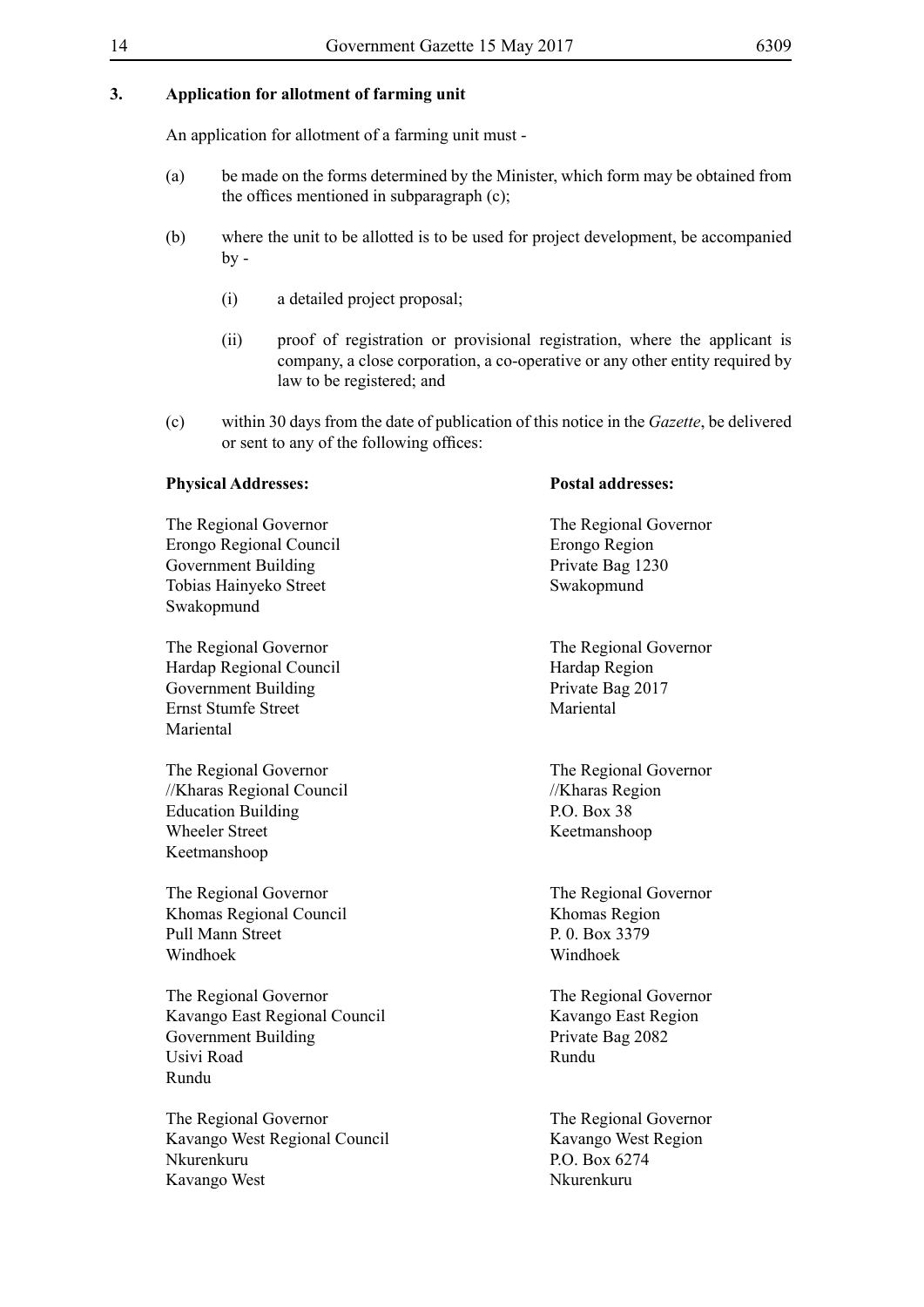The Regional Governor<br>The Regional Governor Kunene Regional Council Kunene Region Government Building Private Bag 502 Opuwo Main Road Opuwo Opuwo The Regional Governor The Regional Governor Ohangwena Regional Council Ohangwena Region Government Building Private Bag 2032 Eenhana Main Road Ondangwa Eenhana The Regional Governor The Regional Governor Omaheke Regional Council Omaheke Region Government Building Private Bag 2277 Church Street Gobabis Gobabis The Regional Governor The Regional Governor Omusati Regional Council Omusati Region Government Building Private 523 Namaungu Street Outapi Outapi The Regional Governor The Regional Governor Oshana Regional Council Oshana Region Government Building Private Bag 5543 Leo Shoopala Street Oshakati Oshakati The Regional Governor The Regional Governor Oshikoto Regional Council Oshikoto Region Omuthiya Main Road P.O. Box 19247 Omuthiya Omuthiya The Regional Governor The Regional Governor Otjozondjupa Regional Council Otjozondjupa Region Erf No. 219 P. O. Box 2091 Hage Geingob Street, Main Road Otjiwarongo (Next to Avis Car Rental) Otjiwarongo The Regional Governor The Regional Governor Zambezi Regional Council Zambezi Region Government Building Private Bag 5002 Boma, Ngoma Road Katima Mulilo Katima Mulilo **4. Minimum qualifications required to qualify of applicants**

An applicant, other than a company or close corporation contemplated in section 41 (7) of the Agricultural (Commercial) Land Reform Act, 1995 (Act No. 6 of 1995) must be a Namibian citizen who -

(a) 18 years of age or older;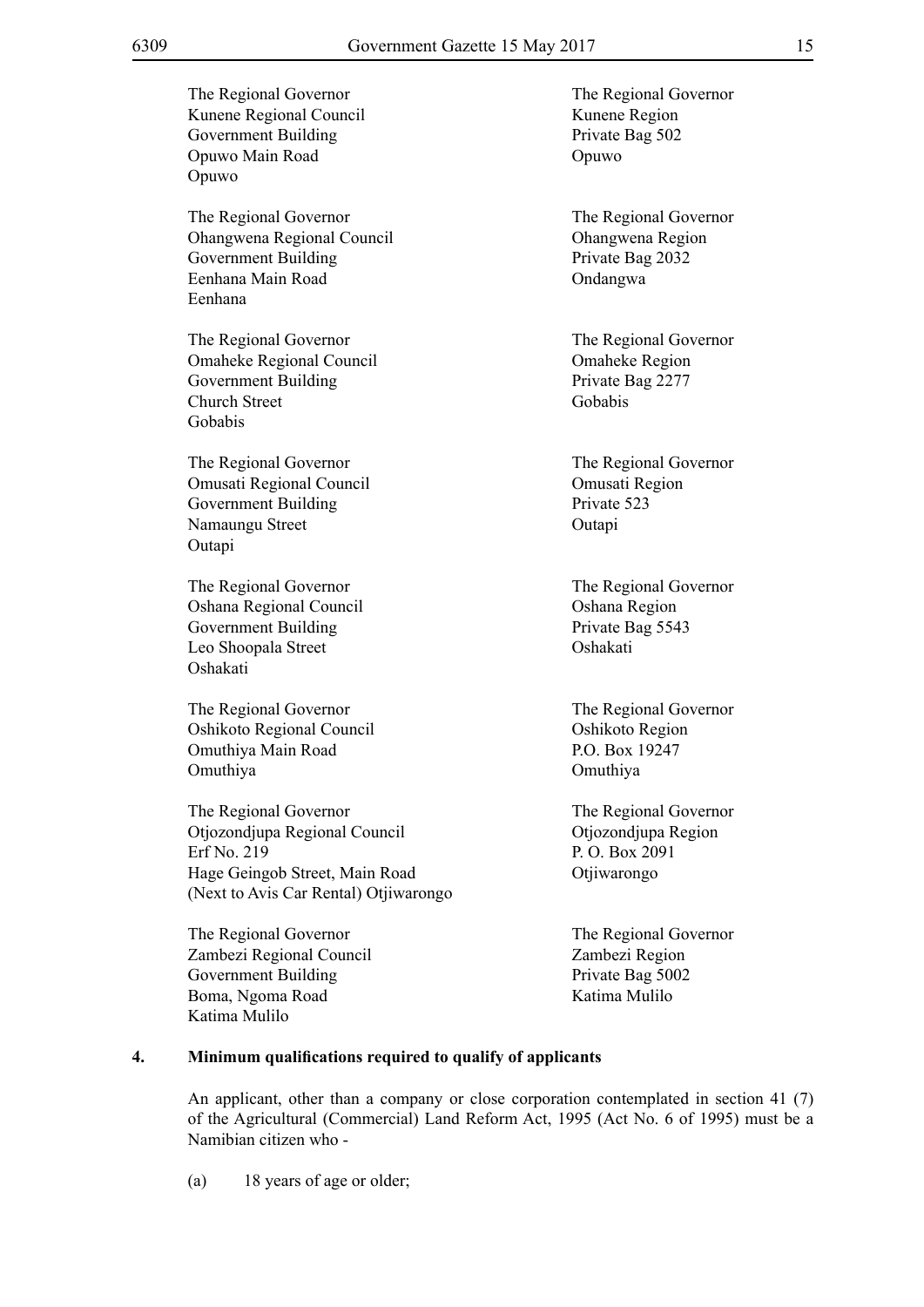- 
- (b) has a background or interest in agriculture or related activities;
- (c) has been socially, economically or educationally disadvantaged by past discriminatory laws or practices; and
- (d) has relinquished any right in respect of agricultural land.

#### **5. Rent payable in respect of farming units**

A farming unit is to be leased for a period of 99 years and the approximate rent payable in respect of a farming unit leased for livestock farming, is as determined by the Minister of Land Reform, on the recommendation of the Land Reform Advisory Commission, based on the value of the farming unit.

#### **6. Lease Agreement**

A successful applicant must enter into a lease agreement with the Minister of Land Reform.

#### **MINISTRY OF HOME AFFAIRS AND IMMIGRATION**

 $\overline{\phantom{a}}$  , where  $\overline{\phantom{a}}$ 

No. 128 2017

#### ALIENS ACT, 1937: CHANGE OF SURNAME

In terms of section 9(1) of the Aliens Act, 1937 (Act No. 1 of 1937), it is hereby made known that the Minister of Home Affairs and Immigration has under the said section authorized each person whose name and residential address appear in column 1 of the schedule hereto assume the surname mentioned in column 2 of the schedule opposite his or her name in column 1.

#### **SCHEDULE**

| <b>SURNAME</b> | <b>NAME</b> (S)               | <b>RESIDENTIAL ADDRESS</b>                                   | <b>SURNAME</b> |
|----------------|-------------------------------|--------------------------------------------------------------|----------------|
| Afrikaner      | Silvester Jakobus             | Witvlei                                                      | Gomxob         |
| Basson         | Anetta Franciska              | 13th Road House No. 1714 Tsumeb                              | Malan          |
| David          | Hileni                        | Omalola Omuthiya                                             | Thomas         |
| David          | David Malenga                 | Epumbu Ongandjera                                            | liyambo        |
| Dirk           | Fidel Kashipare               | Rundu King Park                                              | Wakudumo       |
| Dumeni         | Daisry Ndeshihala             | Unit 7, Dorado Garden, Tucan Street,<br>Dorado Park Windhoek | Mathias        |
| Elikias        | Hilma Tegelela                | Okagongo Kuuradhi, Ogongo                                    | Hango          |
| Elunde         | Fillemon                      | Ikuku Oshana                                                 | Shigwedha      |
| Festus         | Hafeni                        | Onhumba                                                      | Sheekuli       |
| Fillippus      | Leoradia                      | Okamakaku Village, Omuntele                                  | Ngelata        |
| Fillipus       | Abner Shetuaadha              | Okahao Ongandjera                                            | Negumbo        |
| Frans          | Elias                         | Onangwe Village                                              | Nakanya        |
| Gabriel        | Maria Ndahafa                 | Oshali                                                       | Hamutenya      |
| Hengari        | Linda Retunanisa<br>Karangere | Erf 1101, Psalm Street, Katutura,<br>Windhoek                | Uanivi         |
| lipinge        | Agnes                         | Onawa Ombalantu                                              | Markus         |
| Ipinge         | Loini Kaushiikwe              | Outapi Ombalantu                                             | Kamati         |
| Johannes       | Johannes Kamati               | Erf 157, Okahandja Park                                      | Namueda        |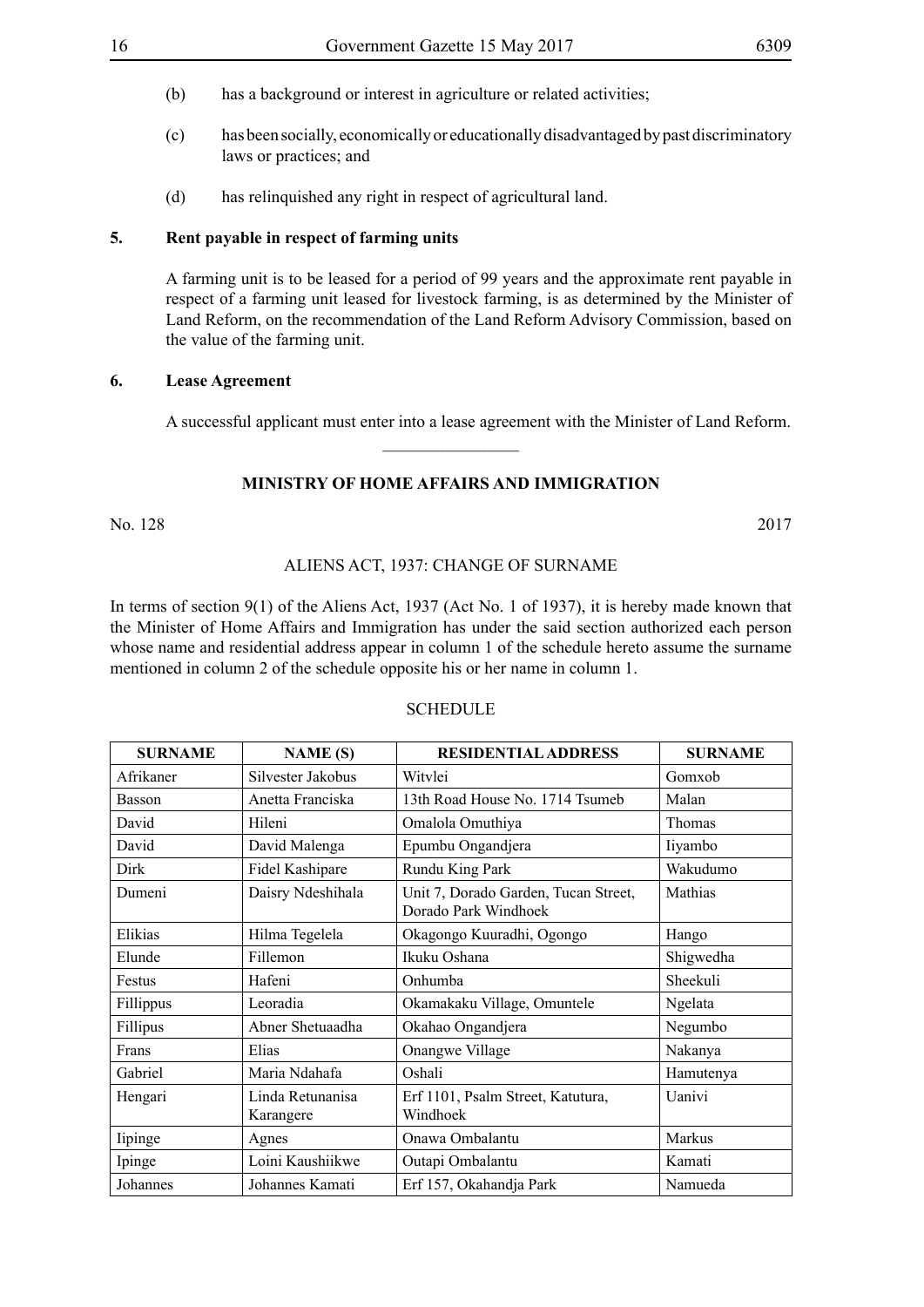| Josofata      | John                        | Erf 1642, Omungongo Street, Freedom<br>land            | Haufila                |
|---------------|-----------------------------|--------------------------------------------------------|------------------------|
| Kambungu      | Henoka Amadhila             | Oshaala, Omusati Region                                | Amadhila               |
| Kasaona       | Miclean Veundjaune          | Sesfontein                                             | Kaisuma                |
| Kashuku       | Laimi Peneyambeko           | Enongo Ongandjera                                      | Hilundwa               |
| Katjipotu     | Christoph Hiko              | Assecion Street, Rockey Crest,<br>Windhoek             | Kandingua              |
| Katoole       | Bertha Niita                | Oshukwa, Ongandjera                                    | Katoole-<br>Nghilondwa |
| Kenda         | Kashinouwa Georgina         | Olwiili Okalongo                                       | Tavares                |
| Krispine      | George                      | Kongola                                                | Kachiminwa             |
| Malakia       | Simon                       | Oshivanda                                              | Hamunyela              |
| Mandume       | Moses                       | Erf 10, Windhoek West, Ross Street                     | Shevanyenga            |
| Mbanze        | Abel                        | Tuhingireni                                            | Lirumbu                |
| Merian        | Merian                      | Omushiyo Okongo                                        | Kashinduka             |
| Mhata         | Tomas Shetunyenga           | Iitananga Ogongo                                       | <b>Boas</b>            |
| Miguel        | Ingracia Illena             | Kehemu, Rundu                                          | Miguel-Mambo           |
| Mpareke       | Lisa Nehepo                 | Siudiva                                                | Murenga                |
| Mungendje     | Ngavangue Tjitenda          | Erf 337, Windhoek, Iceland Road,<br><b>Rocky Crest</b> | Nguarambuka            |
| Nakapela      | Peneyambeko<br>Mwalikolange | Engela                                                 | Pangeiko               |
| Ndalimbililwa | Isabel Ndalimbililwa        | Ohakadu Village, Ohangwena Region                      | Kolongongo             |
| Ndemuweda     | Simeon                      | Onangwa Ohangwena Region                               | Kandume                |
| Ndimunu       | Linea                       | Omahenge Ohangwena                                     | Linus                  |
| Nghdinwa      | Maila                       | 1459/34 7th Street off Sam Nujoma,<br>Tsumeb           | Nghidinwa-<br>Hopwood  |
| Nghihepa      | Hilarius                    | Kapu Farm, Windhoek District                           | Ndove                  |
| Niholiwe      | Selma                       | Onalunike Omuthiya                                     | Tomas                  |
| Paulus        | Oiva                        | Oumbada Oshikango                                      | Nghuumono              |
| Shikoto       | Paulus                      | Ongwediva                                              | Ashikoto               |
| Simeon        | Leonard                     | Erf 22, Lucia Street, Green Well<br>Matongo            | Wapota                 |
| Teofelus      | Helvi                       | Tsandi Uukwaluudhi                                     | Shikongo               |
| Tjavanga      | Robert                      | Farm. Sterrewag                                        | Tjijenda               |
| Tjiposa       | Benzen                      | 7 Schmanns Street, Klein Windhoek                      | Katjivanjo             |
| Tomas         | Mateus                      | Onambeke Onyaanya                                      | Mashina                |
| Tuvahi        | Annie                       | Farm Ovitua No. 196                                    | Pretorius              |

 $\overline{\phantom{a}}$  , where  $\overline{\phantom{a}}$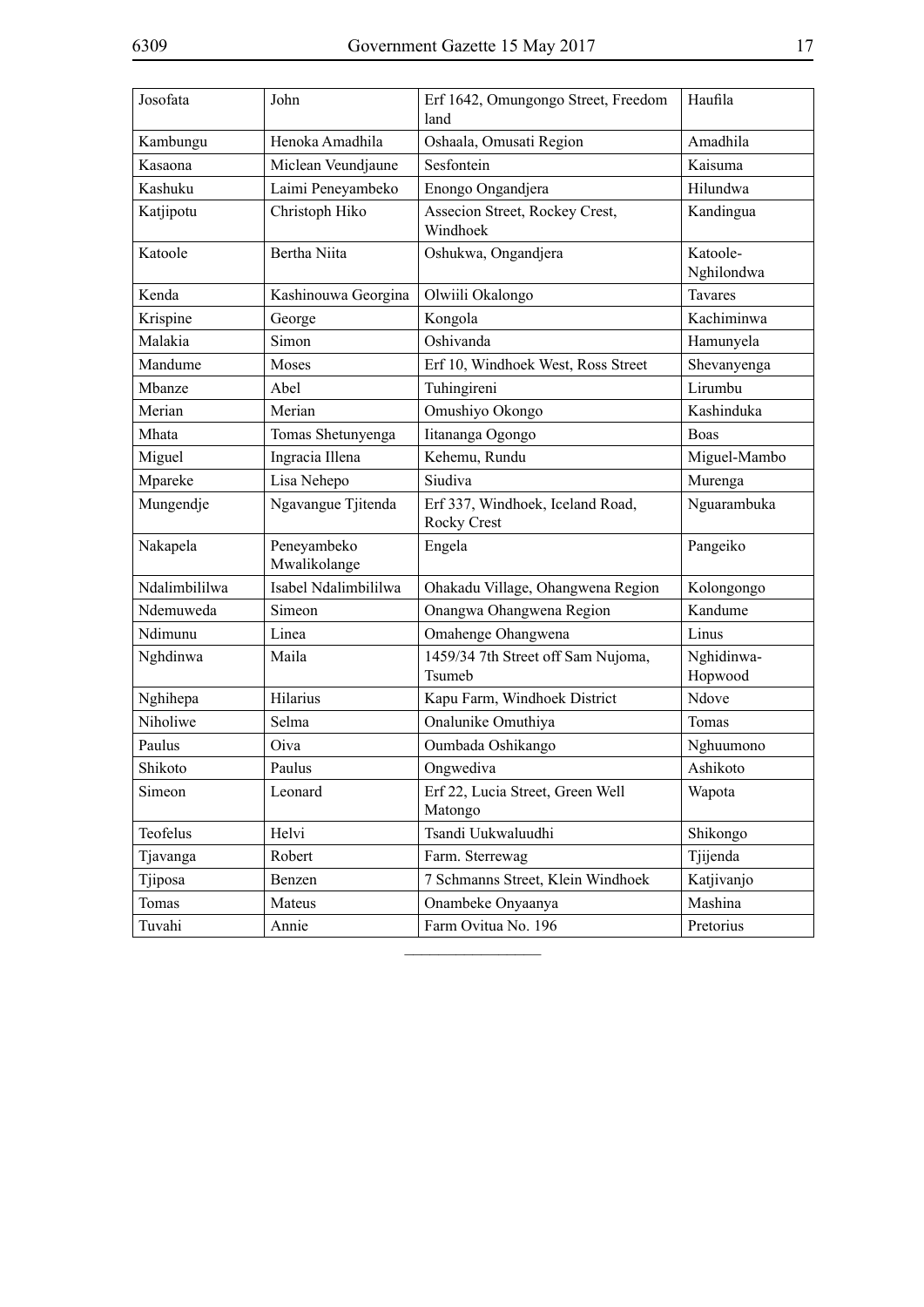# **General Notices**

### **NAMIBIAN VETERINARY COUNCIL**

No. 128 2017

#### Nomination of Candidates for the election of Members of the Namibian Veterinary Council

Notice is hereby given in terms of Regulation 2 of the Regulations relating to Veterinary and Veterinary Para-Professions promulgated by Government notice GN 17 of 2014 in Official Gazette 5415 of 27 February 2014, that:

- 1. The Registrar awaits nominations of candidates for the election of five (5) members of the Namibian Veterinary Council referred to in section 5 (1) (b) (iv) and (v) of the Veterinary and Veterinary Para-Professions Act, Act 1 of 2013;
- 2. The nomination day shall be Thursday 18 May 2017, being the last day for the submission of nominations.

#### **Remarks:**

The election arises due to the expiry of the current Council term of office on 31 July 2017.

Present members of Council are eligible for re-election and may be nominated if they are willing to serve on Council for a further term.

Enfranchised voters are entitled to nominate two (2) candidates in the case of Veterinary Paraprofessionals, and three (3) candidates in the case of Veterinarians. Nomination of candidates shall be in the form set out in Annexure A of the Regulations, and shall be lodged with the Registrar not later than 16:00 on nomination day. A separate form is to be used for each candidate. Each such form must be duly completed and signed by the nominee, the proposer and the seconder. For the convenience of enfranchised voters, forms are available from the Registrar.

#### **J. Kirchner REGISTRAR NAMIBIAN VETERINARY COUNCIL**

No. 129 2017

#### NKURENKURU TOWN PLANNING AMENDMENT SCHEME NO. 2

 $\frac{1}{2}$ 

Notice is hereby given in terms of Section 23 of the Town Planning Ordinance 1954, (Ordinance 18 of 1954), as amended, that the Nkurenkuru Town Planning Amendment Scheme No. 2, has been submitted to the Minister Urban and Rural Development for approval.

Copies of the Nkurenkuru Town Planning Amendment Scheme No. 2 and the maps, plans, documents and other relevant matters are lying for inspection during office hours at the Town Council of Nkurenkuru and also at the Namibia Planning Advisory Board (NAMPAB), Ministry of Urban and Rural Development, 2nd Floor, Room 234, GRN Office Park, Windhoek.

Any person who wishes to object to the approval of the Town Planning Scheme, should lodge objections in writing to the Secretary, Namibia Planning Advisory Board (NAMPAB), Private Bag 13289, Windhoek on or before 4 July 2017.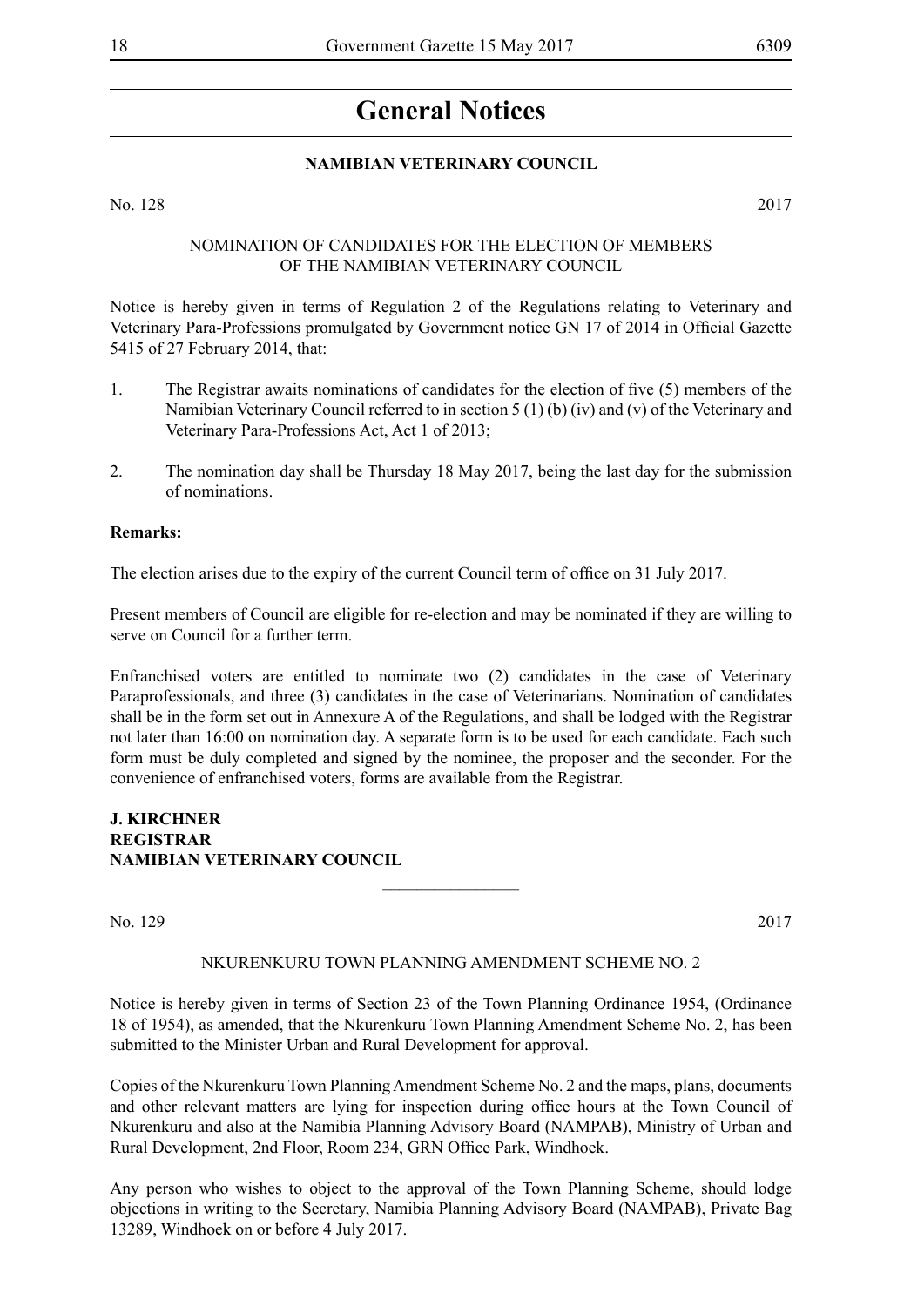#### **D. D. BEUKES CHAIRMAN NAMIBIA PLANNING ADVISORY BOARD**

No. 130 2017

#### ARANDIS TOWN PLANNING AMENDMENT SCHEME NO. 3

 $\frac{1}{2}$ 

Notice is hereby given in terms of Section 23 of the Town Planning Ordinance 1954, (Ordinance 18 of 1954), as amended, that the Arandis Town Planning Amendment Scheme No. 3, has been submitted to the Minister Urban and Rural Development for approval.

Copies of the Arandis Town Planning Amendment Scheme No. 3 and the maps, plans, documents and other relevant matters are lying for inspection during office hours at the Town Council of Arandis and also at the Namibia Planning Advisory Board (NAMPAB), Ministry of Urban and Rural Development, 2nd Floor, Room 234, GRN Office Park, Windhoek.

Any person who wishes to object to the approval of the Town Planning Scheme, should lodge objections in writing to the Secretary, Namibia Planning Advisory Board (NAMPAB), Private Bag 13289, Windhoek on or before 4 July 2017.

#### **D. D. BEUKES CHAIRMAN NAMIBIA PLANNING ADVISORY BOARD**

No. 131 2017

#### WALVIS BAY TOWN PLANNING AMENDMENT SCHEME NO. 40

 $\overline{\phantom{a}}$  , where  $\overline{\phantom{a}}$ 

Notice is hereby given in terms of Section 23 of the Town Planning Ordinance 1954, (Ordinance 18 of 1954), as amended, that the Walvis Bay Town Planning Amendment Scheme No. 40, has been submitted to the Minister Urban and Rural Development for approval.

Copies of the Walvis Bay Town Planning Amendment Scheme No. 40 and the maps, plans, documents and other relevant matters are lying for inspection during office hours at the Municipality of Walvis Bay and also at the Namibia Planning Advisory Board (NAMPAB), Ministry of Urban and Rural Development, 2nd Floor, Room 234, GRN Office Park, Windhoek.

Any person who wishes to object to the approval of the Town Planning Scheme, should lodge objections in writing to the Secretary, Namibia Planning Advisory Board (NAMPAB), Private Bag 13289, Windhoek on or before 19 June 2017.

 $\overline{\phantom{a}}$  , where  $\overline{\phantom{a}}$ 

### **D. D. BEUKES CHAIRMAN NAMIBIA PLANNING ADVISORY BOARD**

No. 132 2017

#### SWAKOPMUND TOWN PLANNING AMENDMENT SCHEME NO. 61

Notice is hereby given in terms of Section 23 of the Town Planning Ordinance 1954, (Ordinance 18 of 1954), as amended, that the Swakopmund Town Planning Amendment Scheme No. 61, has been submitted to the Minister Urban and Rural Development for approval.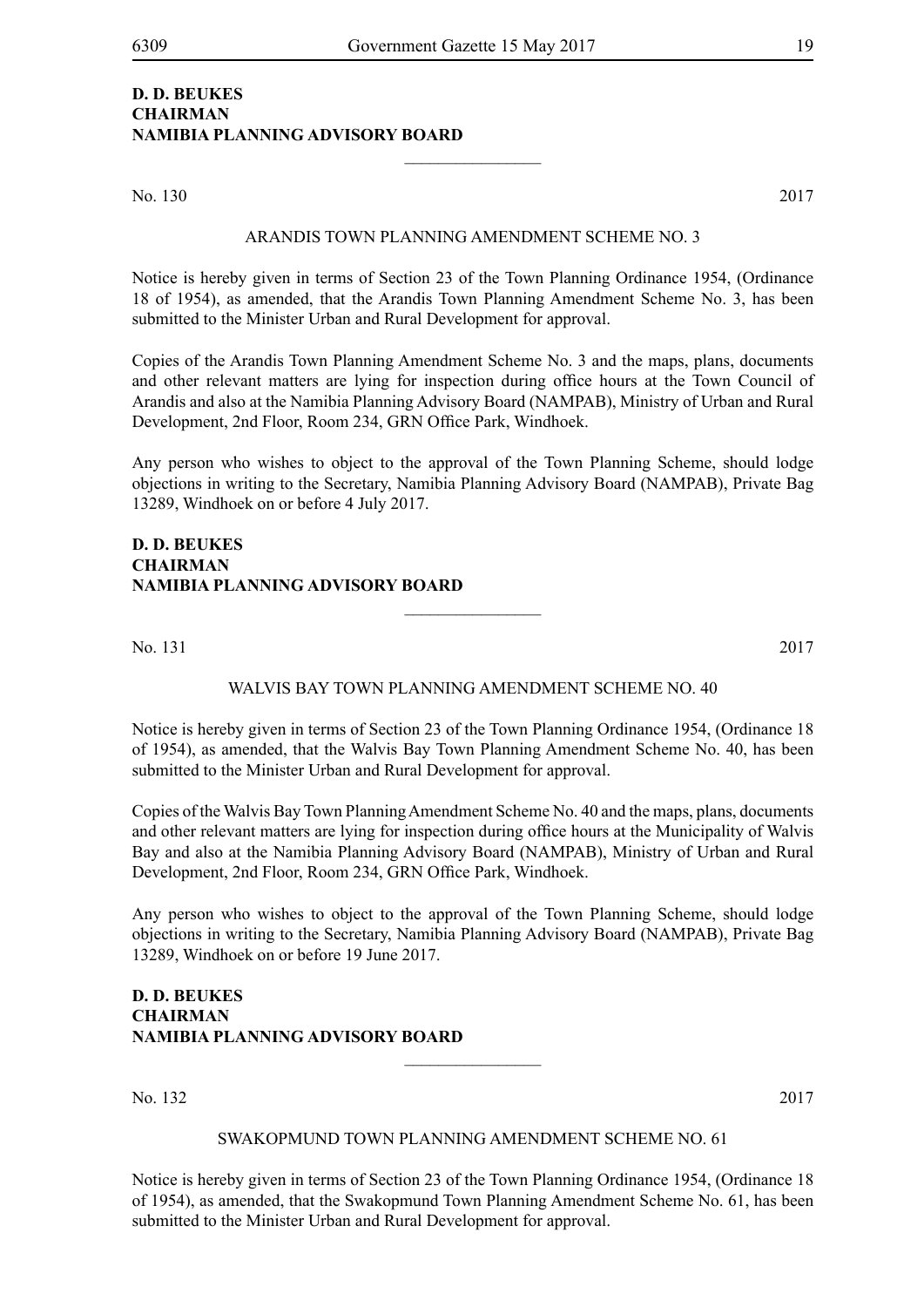Copies of the Swakopmund Town Planning Amendment Scheme No. 61 and the maps, plans, documents and other relevant matters are lying for inspection during office hours at the Municipality of Swakopmund and also at the Namibia Planning Advisory Board (NAMPAB), Ministry of Urban and Rural Development, 2nd Floor, Room 234, GRN Office Park, Windhoek.

Any person who wishes to object to the approval of the Town Planning Scheme, should lodge objections in writing to the Secretary, Namibia Planning Advisory Board (NAMPAB), Private Bag 13289, Windhoek on or before 4 July 2017.

#### **D. D. BEUKES CHAIRMAN NAMIBIA PLANNING ADVISORY BOARD**  $\overline{\phantom{a}}$  , where  $\overline{\phantom{a}}$

No. 133 2017

#### SWAKOPMUND TOWN PLANNING AMENDMENT SCHEME NO. 62

Notice is hereby given in terms of Section 23 of the Town Planning Ordinance 1954, (Ordinance 18 of 1954), as amended, that the Swakopmund Town Planning Amendment Scheme No. 62, has been submitted to the Minister Urban and Rural Development for approval.

Copies of the Swakopmund Town Planning Amendment Scheme No. 62 and the maps, plans, documents and other relevant matters are lying for inspection during office hours at the Municipality of Swakopmund and also at the Namibia Planning Advisory Board (NAMPAB), Ministry of Urban and Rural Development, 2nd Floor, Room 234, GRN Office Park, Windhoek.

Any person who wishes to object to the approval of the Town Planning Scheme, should lodge objections in writing to the Secretary, Namibia Planning Advisory Board (NAMPAB), Private Bag 13289, Windhoek on or before 19 June 2017.

**D. D. BEUKES CHAIRMAN NAMIBIA PLANNING ADVISORY BOARD**

No. 134 2017

#### PERMANENT CLOSURE OF PORTION A OF ERF 1748, OUTAPI EXTENSION 5 (MEASURING ± 461 M<sup>2</sup> IN EXTENT) AS A PUBLIC OPEN SPACE

 $\frac{1}{2}$ 

Notice is hereby given in terms of Section 50(3)(a)(ii) of the Local Authorities Act, 1992 (Act No. 23 of 1992), that the Outapi Town Council proposes to permanently close Portion A of Erf 1748, Outapi Extension 5 measuring  $\pm$  461 m<sup>2</sup> in extend as a "Public Open Space". The proposed closure is to enable the Outapi Town Council to sell the closed Portion to the owner of the adjacent Erf 1694, Outapi Extension 5 for consolidation purposes, of which the consolidated erf will be used for "Business" purposes. The locality plan for Portion A of Erf 1748, Outapi Extension 5 lies open for inspection during normal office hours on the notice board at the office of the Outapi Town Council and SPC Office, 45 Feld Street, Windhoek.

PERMANENT CLOSURE OF PORTION A OF ERF 1748, OUTAPI EXTENSION 5  $(MEASURING \pm 461 M<sup>2</sup> IN EXTENT) AS A PUBLIC OPEN SPACE$ 

Further take note that any person objecting against the proposed permanent closure as indicated above may lodge such objection together with the grounds thereof, with the Chief Executive Officer,